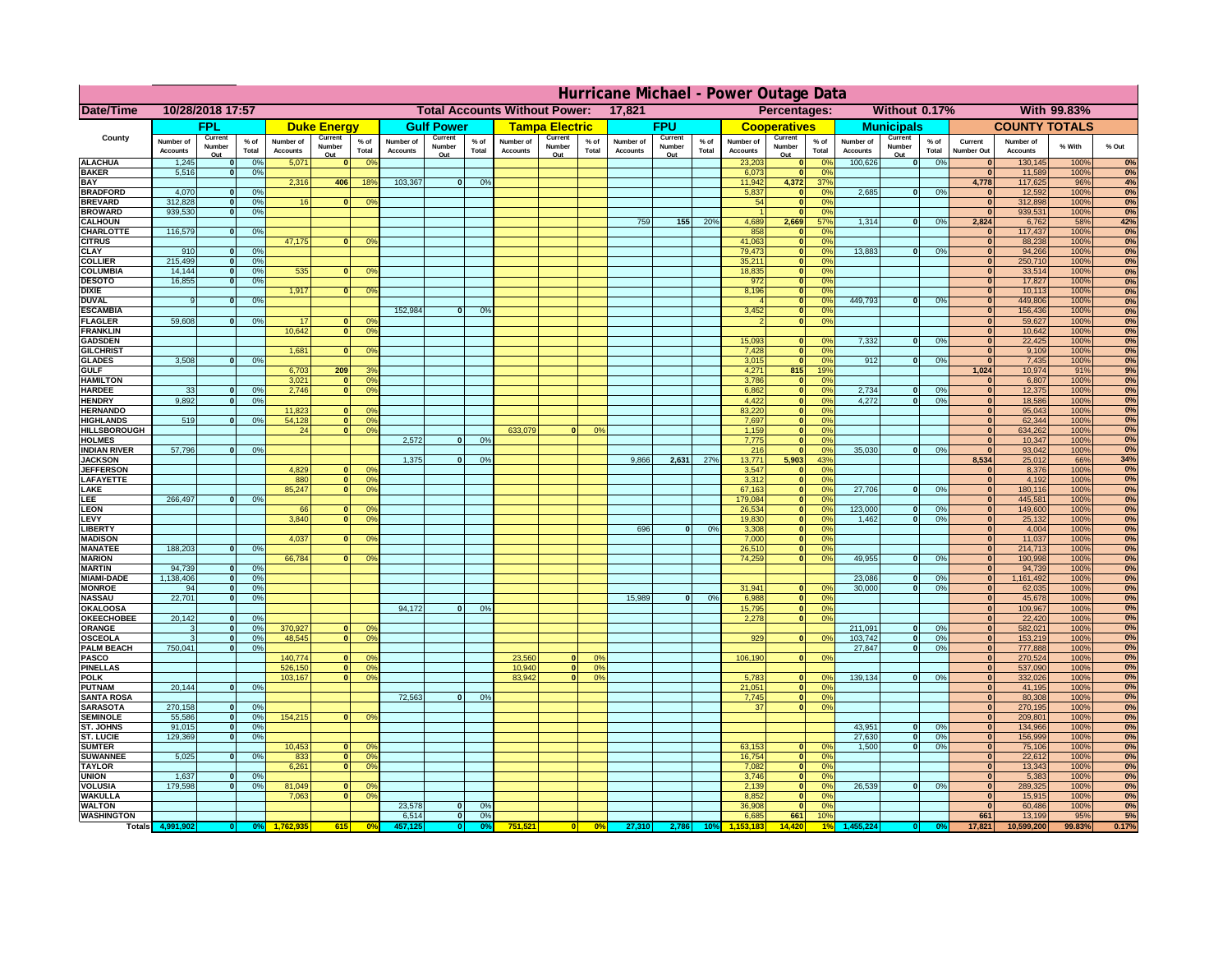# 10/28/2018 5:58 PM Hurricane Michael

| <b>JACKSON</b><br>13,723<br>5,857<br>42.68%<br>West Florida Electric Cooperative, Inc.<br>>5 days<br>BAY<br>11,942<br>4,372<br>36.61%<br>>5 days<br>Gulf Coast Electric Cooperative, Inc.<br>72<br><b>JACKSON</b><br>2,631<br>26.67%<br>Florida Public Utilities Corporation<br>9,866<br>>5 days<br>West Florida Electric Cooperative, Inc.<br>CALHOUN<br>2,852<br>1,558<br>54.63%<br>CALHOUN<br>1,111<br>60.48%<br>>5 days<br>Gulf Coast Electric Cooperative, Inc.<br>1,837<br>GULF<br>815<br>Gulf Coast Electric Cooperative, Inc.<br>4,271<br>19.08%<br>>5 days<br>553<br>12.98%<br>West Florida Electric Cooperative, Inc.<br><b>WASHINGTON</b><br>4,260<br>>5 days<br>BAY<br>TBD<br>Duke Energy<br>2,316<br>406<br>17.53%<br><b>GULF</b><br>209<br>3.12%<br><b>TBD</b><br><b>Duke Energy</b><br>6,703<br>72<br>759<br>20.42%<br>Florida Public Utilities Corporation<br>CALHOUN<br>155<br><b>WASHINGTON</b><br>2,425<br>108<br>4.45%<br>>5 days<br>Gulf Coast Electric Cooperative, Inc.<br><b>JACKSON</b><br>95.83%<br>Gulf Coast Electric Cooperative, Inc.<br>48<br>46<br>>5 days<br><b>ALACHUA</b><br>875<br>$\mathbf 0$<br>0.00%<br><b>TBD</b><br>Central Florida Electric Cooperative<br><b>DIXIE</b><br>7,595<br>0<br>0.00%<br>TBD<br>Central Florida Electric Cooperative<br>$\pmb{0}$<br>7,424<br>0.00%<br><b>GILCHRIST</b><br>Restored<br>Central Florida Electric Cooperative<br>LAFAYETTE<br>9<br>0<br>0.00%<br>TBD<br>Central Florida Electric Cooperative<br>$\pmb{0}$<br>LEVY<br>17,513<br>0.00%<br>Central Florida Electric Cooperative<br>Restored<br>$\mathbf 0$<br>TBD<br><b>MARION</b><br>9<br>0.00%<br>Central Florida Electric Cooperative<br>$\pmb{0}$<br>GADSDEN<br>1,173<br>0.00%<br>Chattahoochee Electric<br>Restored<br>$\mathbf 0$<br>293<br>0.00%<br>Restored<br>Choctawhatchee Electric Cooperative<br><b>HOLMES</b><br>$\pmb{0}$<br><b>OKALOOSA</b><br>15,795<br>0.00%<br>Restored<br>Choctawhatchee Electric Cooperative<br>$\mathbf 0$<br>201<br>0.00%<br>Restored<br>Choctawhatchee Electric Cooperative<br><b>SANTA ROSA</b><br>$\mathbf 0$<br>Choctawhatchee Electric Cooperative<br><b>WALTON</b><br>36,812<br>0.00%<br>Restored<br>$\mathbf 0$<br><b>ALACHUA</b><br>4,426<br>0.00%<br>TBD<br>City of Alachua<br>$\mathbf 0$<br><b>TBD</b><br><b>POLK</b><br>0.00%<br>City of Bartow<br>11,790<br>$\mathbf 0$<br>0.00%<br>CALHOUN<br>1,314<br>Restored<br>City of Blountstown<br>$\mathbf 0$<br>0.00%<br><b>TBD</b><br>City of Bushnell<br><b>SUMTER</b><br>1,500<br>City of Clewiston<br><b>HENDRY</b><br>4,272<br>0<br>0.00%<br>TBD<br>$\mathbf 0$<br><b>POLK</b><br>2,379<br><b>TBD</b><br>City of Fort Meade<br>0.00%<br>0<br>0.00%<br>City of Havana<br>GADSDEN<br>1,391<br>Restored<br>$\pmb{0}$<br>LAKE<br>22,000<br>0.00%<br><b>TBD</b><br>City of Leesburg<br>912<br>0<br>0.00%<br>TBD<br>City of Moore Haven<br><b>GLADES</b><br>$\mathbf 0$<br>LAKE<br>0.00%<br><b>TBD</b><br>City of Mount Dora<br>5,706<br>0<br>0.00%<br>TBD<br>City of Newberry<br><b>ALACHUA</b><br>1,727<br>$\mathbf 0$<br><b>GADSDEN</b><br>4,768<br>0.00%<br>City of Quincy<br>Restored<br>2,685<br>0<br>0.00%<br>TBD<br>City of Starke<br><b>BRADFORD</b><br>City of Tallahassee<br><b>LEON</b><br>123,000<br>$\mathbf 0$<br>0.00%<br>Restored<br>0<br>35,030<br>0.00%<br>TBD<br>City of Vero Beach<br><b>INDIAN RIVER</b><br>$\pmb{0}$<br><b>HARDEE</b><br>2,734<br>0.00%<br><b>TBD</b><br>City of Wauchula<br>0<br>LEVY<br>0.00%<br>TBD<br>City of Williston<br>1,462<br>$\pmb{0}$<br>ORANGE<br>13,941<br>0.00%<br><b>TBD</b><br>City of Winter Park<br>$\pmb{0}$<br><b>ALACHUA</b><br>0.00%<br>Clay Electric Cooperative<br>22,328<br>TBD<br>$\mathbf 0$<br><b>BAKER</b><br>0.00%<br><b>TBD</b><br>Clay Electric Cooperative<br>2,476<br>$\mathbf 0$<br><b>BRADFORD</b><br>0.00%<br>TBD<br>Clay Electric Cooperative<br>5,837<br><b>CLAY</b><br>$\pmb{0}$<br>0.00%<br><b>TBD</b><br>Clay Electric Cooperative<br>79,473<br>$\pmb{0}$<br>COLUMBIA<br>16,922<br>0.00%<br>TBD<br>Clay Electric Cooperative<br>$\pmb{0}$<br>Clay Electric Cooperative<br><b>DUVAL</b><br>$\overline{4}$<br>0.00%<br><b>TBD</b><br>$\overline{2}$<br>$\mathbf 0$<br><b>FLAGLER</b><br>0.00%<br><b>TBD</b><br>Clay Electric Cooperative<br>Clay Electric Cooperative<br>$\mathsf{O}\xspace$<br>0.00%<br><b>TBD</b><br><b>GILCHRIST</b><br>$\overline{4}$<br>0<br>Clay Electric Cooperative<br>LAKE<br>2,239<br>0.00%<br>TBD<br>$\pmb{0}$<br>LEVY<br>712<br>0.00%<br><b>TBD</b><br>Clay Electric Cooperative<br><b>MARION</b><br>16,301<br>0<br>0.00%<br>TBD<br>Clay Electric Cooperative<br>$\pmb{0}$<br>PUTNAM<br>21,051<br>0.00%<br><b>TBD</b><br>Clay Electric Cooperative<br>5<br>0<br>Clay Electric Cooperative<br>SUWANNEE<br>0.00%<br>TBD<br>$\pmb{0}$<br>0.00%<br>TBD<br>Clay Electric Cooperative<br><b>UNION</b><br>3,746<br>0<br>VOLUSIA<br>TBD<br>Clay Electric Cooperative<br>2,139<br>0.00%<br>$\pmb{0}$<br>0.00%<br>Duke Energy<br><b>ALACHUA</b><br>5,071<br>Restored<br>0<br>16<br>Duke Energy<br><b>BREVARD</b><br>0.00%<br>Restored<br>$\pmb{0}$<br><b>CITRUS</b><br>47,175<br>0.00%<br>Restored<br>Duke Energy<br>0<br>0.00%<br>Restored<br>Duke Energy<br><b>COLUMBIA</b><br>535<br>$\pmb{0}$<br><b>DIXIE</b><br>1,917<br>0.00%<br>Restored<br>Duke Energy<br>0<br>17<br>0.00%<br>Restored<br>Duke Energy<br><b>FLAGLER</b><br>$\pmb{0}$<br>10,642<br>0.00%<br>Restored<br><b>Duke Energy</b><br><b>FRANKLIN</b><br>0<br>0.00%<br>Restored<br>Duke Energy<br><b>GILCHRIST</b><br>1,681<br>$\pmb{0}$<br>3,021<br>0.00%<br>Restored<br><b>Duke Energy</b><br><b>HAMILTON</b><br>0<br>2,746<br>0.00%<br>Restored<br>Duke Energy<br>HARDEE<br>$\pmb{0}$<br>0.00%<br>Restored<br><b>Duke Energy</b><br><b>HERNANDO</b><br>11,823<br>$\pmb{0}$<br>0.00%<br>Restored<br>Duke Energy<br><b>HIGHLANDS</b><br>54,128<br>$\pmb{0}$<br>0.00%<br>Restored<br><b>Duke Energy</b><br>HILLSBOROUGH<br>24<br>$\pmb{0}$<br>4,829<br>0.00%<br>Restored<br>Duke Energy<br><b>JEFFERSON</b><br>$\pmb{0}$<br>LAFAYETTE<br>880<br>0.00%<br>Restored<br><b>Duke Energy</b><br>0<br>LAKE<br>85,247<br>0.00%<br>Restored<br>Duke Energy<br>$\pmb{0}$<br>LEON<br>66<br>0.00%<br>Restored<br>Duke Energy | <b>Power Provider</b> | <b>County</b> | <b>Number of Customers</b> | <b>Current Number Out</b> | <b>Outage Percentage</b> | <b>Estimated Restore Time</b> |
|---------------------------------------------------------------------------------------------------------------------------------------------------------------------------------------------------------------------------------------------------------------------------------------------------------------------------------------------------------------------------------------------------------------------------------------------------------------------------------------------------------------------------------------------------------------------------------------------------------------------------------------------------------------------------------------------------------------------------------------------------------------------------------------------------------------------------------------------------------------------------------------------------------------------------------------------------------------------------------------------------------------------------------------------------------------------------------------------------------------------------------------------------------------------------------------------------------------------------------------------------------------------------------------------------------------------------------------------------------------------------------------------------------------------------------------------------------------------------------------------------------------------------------------------------------------------------------------------------------------------------------------------------------------------------------------------------------------------------------------------------------------------------------------------------------------------------------------------------------------------------------------------------------------------------------------------------------------------------------------------------------------------------------------------------------------------------------------------------------------------------------------------------------------------------------------------------------------------------------------------------------------------------------------------------------------------------------------------------------------------------------------------------------------------------------------------------------------------------------------------------------------------------------------------------------------------------------------------------------------------------------------------------------------------------------------------------------------------------------------------------------------------------------------------------------------------------------------------------------------------------------------------------------------------------------------------------------------------------------------------------------------------------------------------------------------------------------------------------------------------------------------------------------------------------------------------------------------------------------------------------------------------------------------------------------------------------------------------------------------------------------------------------------------------------------------------------------------------------------------------------------------------------------------------------------------------------------------------------------------------------------------------------------------------------------------------------------------------------------------------------------------------------------------------------------------------------------------------------------------------------------------------------------------------------------------------------------------------------------------------------------------------------------------------------------------------------------------------------------------------------------------------------------------------------------------------------------------------------------------------------------------------------------------------------------------------------------------------------------------------------------------------------------------------------------------------------------------------------------------------------------------------------------------------------------------------------------------------------------------------------------------------------------------------------------------------------------------------------------------------------------------------------------------------------------------------------------------------------------------------------------------------------------------------------------------------------------------------------------------------------------------------------------------------------------------------------------------------------------------------------------------------------------------------------------------------------------------------------------------------------------------------------------------------------------------------------------------------------------------------------------------------------------------------------------------------------------------------------------------------------------------------------------------------------------------------------------------------------------------------------------------------------------------------------------------------------------------------------------------------------------------------------------------------------------------------------------------------------------------------------------------------------------------------------------------------------------------------------------------------------------------------------------------------------------------------------------------------------------------------------------------------------------------------------------------------------------------|-----------------------|---------------|----------------------------|---------------------------|--------------------------|-------------------------------|
|                                                                                                                                                                                                                                                                                                                                                                                                                                                                                                                                                                                                                                                                                                                                                                                                                                                                                                                                                                                                                                                                                                                                                                                                                                                                                                                                                                                                                                                                                                                                                                                                                                                                                                                                                                                                                                                                                                                                                                                                                                                                                                                                                                                                                                                                                                                                                                                                                                                                                                                                                                                                                                                                                                                                                                                                                                                                                                                                                                                                                                                                                                                                                                                                                                                                                                                                                                                                                                                                                                                                                                                                                                                                                                                                                                                                                                                                                                                                                                                                                                                                                                                                                                                                                                                                                                                                                                                                                                                                                                                                                                                                                                                                                                                                                                                                                                                                                                                                                                                                                                                                                                                                                                                                                                                                                                                                                                                                                                                                                                                                                                                                                                                                                                                                                                                                                                                                                                                                                                                                                                                                                                                                                                                                               |                       |               |                            |                           |                          |                               |
|                                                                                                                                                                                                                                                                                                                                                                                                                                                                                                                                                                                                                                                                                                                                                                                                                                                                                                                                                                                                                                                                                                                                                                                                                                                                                                                                                                                                                                                                                                                                                                                                                                                                                                                                                                                                                                                                                                                                                                                                                                                                                                                                                                                                                                                                                                                                                                                                                                                                                                                                                                                                                                                                                                                                                                                                                                                                                                                                                                                                                                                                                                                                                                                                                                                                                                                                                                                                                                                                                                                                                                                                                                                                                                                                                                                                                                                                                                                                                                                                                                                                                                                                                                                                                                                                                                                                                                                                                                                                                                                                                                                                                                                                                                                                                                                                                                                                                                                                                                                                                                                                                                                                                                                                                                                                                                                                                                                                                                                                                                                                                                                                                                                                                                                                                                                                                                                                                                                                                                                                                                                                                                                                                                                                               |                       |               |                            |                           |                          |                               |
|                                                                                                                                                                                                                                                                                                                                                                                                                                                                                                                                                                                                                                                                                                                                                                                                                                                                                                                                                                                                                                                                                                                                                                                                                                                                                                                                                                                                                                                                                                                                                                                                                                                                                                                                                                                                                                                                                                                                                                                                                                                                                                                                                                                                                                                                                                                                                                                                                                                                                                                                                                                                                                                                                                                                                                                                                                                                                                                                                                                                                                                                                                                                                                                                                                                                                                                                                                                                                                                                                                                                                                                                                                                                                                                                                                                                                                                                                                                                                                                                                                                                                                                                                                                                                                                                                                                                                                                                                                                                                                                                                                                                                                                                                                                                                                                                                                                                                                                                                                                                                                                                                                                                                                                                                                                                                                                                                                                                                                                                                                                                                                                                                                                                                                                                                                                                                                                                                                                                                                                                                                                                                                                                                                                                               |                       |               |                            |                           |                          |                               |
|                                                                                                                                                                                                                                                                                                                                                                                                                                                                                                                                                                                                                                                                                                                                                                                                                                                                                                                                                                                                                                                                                                                                                                                                                                                                                                                                                                                                                                                                                                                                                                                                                                                                                                                                                                                                                                                                                                                                                                                                                                                                                                                                                                                                                                                                                                                                                                                                                                                                                                                                                                                                                                                                                                                                                                                                                                                                                                                                                                                                                                                                                                                                                                                                                                                                                                                                                                                                                                                                                                                                                                                                                                                                                                                                                                                                                                                                                                                                                                                                                                                                                                                                                                                                                                                                                                                                                                                                                                                                                                                                                                                                                                                                                                                                                                                                                                                                                                                                                                                                                                                                                                                                                                                                                                                                                                                                                                                                                                                                                                                                                                                                                                                                                                                                                                                                                                                                                                                                                                                                                                                                                                                                                                                                               |                       |               |                            |                           |                          |                               |
|                                                                                                                                                                                                                                                                                                                                                                                                                                                                                                                                                                                                                                                                                                                                                                                                                                                                                                                                                                                                                                                                                                                                                                                                                                                                                                                                                                                                                                                                                                                                                                                                                                                                                                                                                                                                                                                                                                                                                                                                                                                                                                                                                                                                                                                                                                                                                                                                                                                                                                                                                                                                                                                                                                                                                                                                                                                                                                                                                                                                                                                                                                                                                                                                                                                                                                                                                                                                                                                                                                                                                                                                                                                                                                                                                                                                                                                                                                                                                                                                                                                                                                                                                                                                                                                                                                                                                                                                                                                                                                                                                                                                                                                                                                                                                                                                                                                                                                                                                                                                                                                                                                                                                                                                                                                                                                                                                                                                                                                                                                                                                                                                                                                                                                                                                                                                                                                                                                                                                                                                                                                                                                                                                                                                               |                       |               |                            |                           |                          |                               |
|                                                                                                                                                                                                                                                                                                                                                                                                                                                                                                                                                                                                                                                                                                                                                                                                                                                                                                                                                                                                                                                                                                                                                                                                                                                                                                                                                                                                                                                                                                                                                                                                                                                                                                                                                                                                                                                                                                                                                                                                                                                                                                                                                                                                                                                                                                                                                                                                                                                                                                                                                                                                                                                                                                                                                                                                                                                                                                                                                                                                                                                                                                                                                                                                                                                                                                                                                                                                                                                                                                                                                                                                                                                                                                                                                                                                                                                                                                                                                                                                                                                                                                                                                                                                                                                                                                                                                                                                                                                                                                                                                                                                                                                                                                                                                                                                                                                                                                                                                                                                                                                                                                                                                                                                                                                                                                                                                                                                                                                                                                                                                                                                                                                                                                                                                                                                                                                                                                                                                                                                                                                                                                                                                                                                               |                       |               |                            |                           |                          |                               |
|                                                                                                                                                                                                                                                                                                                                                                                                                                                                                                                                                                                                                                                                                                                                                                                                                                                                                                                                                                                                                                                                                                                                                                                                                                                                                                                                                                                                                                                                                                                                                                                                                                                                                                                                                                                                                                                                                                                                                                                                                                                                                                                                                                                                                                                                                                                                                                                                                                                                                                                                                                                                                                                                                                                                                                                                                                                                                                                                                                                                                                                                                                                                                                                                                                                                                                                                                                                                                                                                                                                                                                                                                                                                                                                                                                                                                                                                                                                                                                                                                                                                                                                                                                                                                                                                                                                                                                                                                                                                                                                                                                                                                                                                                                                                                                                                                                                                                                                                                                                                                                                                                                                                                                                                                                                                                                                                                                                                                                                                                                                                                                                                                                                                                                                                                                                                                                                                                                                                                                                                                                                                                                                                                                                                               |                       |               |                            |                           |                          |                               |
|                                                                                                                                                                                                                                                                                                                                                                                                                                                                                                                                                                                                                                                                                                                                                                                                                                                                                                                                                                                                                                                                                                                                                                                                                                                                                                                                                                                                                                                                                                                                                                                                                                                                                                                                                                                                                                                                                                                                                                                                                                                                                                                                                                                                                                                                                                                                                                                                                                                                                                                                                                                                                                                                                                                                                                                                                                                                                                                                                                                                                                                                                                                                                                                                                                                                                                                                                                                                                                                                                                                                                                                                                                                                                                                                                                                                                                                                                                                                                                                                                                                                                                                                                                                                                                                                                                                                                                                                                                                                                                                                                                                                                                                                                                                                                                                                                                                                                                                                                                                                                                                                                                                                                                                                                                                                                                                                                                                                                                                                                                                                                                                                                                                                                                                                                                                                                                                                                                                                                                                                                                                                                                                                                                                                               |                       |               |                            |                           |                          |                               |
|                                                                                                                                                                                                                                                                                                                                                                                                                                                                                                                                                                                                                                                                                                                                                                                                                                                                                                                                                                                                                                                                                                                                                                                                                                                                                                                                                                                                                                                                                                                                                                                                                                                                                                                                                                                                                                                                                                                                                                                                                                                                                                                                                                                                                                                                                                                                                                                                                                                                                                                                                                                                                                                                                                                                                                                                                                                                                                                                                                                                                                                                                                                                                                                                                                                                                                                                                                                                                                                                                                                                                                                                                                                                                                                                                                                                                                                                                                                                                                                                                                                                                                                                                                                                                                                                                                                                                                                                                                                                                                                                                                                                                                                                                                                                                                                                                                                                                                                                                                                                                                                                                                                                                                                                                                                                                                                                                                                                                                                                                                                                                                                                                                                                                                                                                                                                                                                                                                                                                                                                                                                                                                                                                                                                               |                       |               |                            |                           |                          |                               |
|                                                                                                                                                                                                                                                                                                                                                                                                                                                                                                                                                                                                                                                                                                                                                                                                                                                                                                                                                                                                                                                                                                                                                                                                                                                                                                                                                                                                                                                                                                                                                                                                                                                                                                                                                                                                                                                                                                                                                                                                                                                                                                                                                                                                                                                                                                                                                                                                                                                                                                                                                                                                                                                                                                                                                                                                                                                                                                                                                                                                                                                                                                                                                                                                                                                                                                                                                                                                                                                                                                                                                                                                                                                                                                                                                                                                                                                                                                                                                                                                                                                                                                                                                                                                                                                                                                                                                                                                                                                                                                                                                                                                                                                                                                                                                                                                                                                                                                                                                                                                                                                                                                                                                                                                                                                                                                                                                                                                                                                                                                                                                                                                                                                                                                                                                                                                                                                                                                                                                                                                                                                                                                                                                                                                               |                       |               |                            |                           |                          |                               |
|                                                                                                                                                                                                                                                                                                                                                                                                                                                                                                                                                                                                                                                                                                                                                                                                                                                                                                                                                                                                                                                                                                                                                                                                                                                                                                                                                                                                                                                                                                                                                                                                                                                                                                                                                                                                                                                                                                                                                                                                                                                                                                                                                                                                                                                                                                                                                                                                                                                                                                                                                                                                                                                                                                                                                                                                                                                                                                                                                                                                                                                                                                                                                                                                                                                                                                                                                                                                                                                                                                                                                                                                                                                                                                                                                                                                                                                                                                                                                                                                                                                                                                                                                                                                                                                                                                                                                                                                                                                                                                                                                                                                                                                                                                                                                                                                                                                                                                                                                                                                                                                                                                                                                                                                                                                                                                                                                                                                                                                                                                                                                                                                                                                                                                                                                                                                                                                                                                                                                                                                                                                                                                                                                                                                               |                       |               |                            |                           |                          |                               |
|                                                                                                                                                                                                                                                                                                                                                                                                                                                                                                                                                                                                                                                                                                                                                                                                                                                                                                                                                                                                                                                                                                                                                                                                                                                                                                                                                                                                                                                                                                                                                                                                                                                                                                                                                                                                                                                                                                                                                                                                                                                                                                                                                                                                                                                                                                                                                                                                                                                                                                                                                                                                                                                                                                                                                                                                                                                                                                                                                                                                                                                                                                                                                                                                                                                                                                                                                                                                                                                                                                                                                                                                                                                                                                                                                                                                                                                                                                                                                                                                                                                                                                                                                                                                                                                                                                                                                                                                                                                                                                                                                                                                                                                                                                                                                                                                                                                                                                                                                                                                                                                                                                                                                                                                                                                                                                                                                                                                                                                                                                                                                                                                                                                                                                                                                                                                                                                                                                                                                                                                                                                                                                                                                                                                               |                       |               |                            |                           |                          |                               |
|                                                                                                                                                                                                                                                                                                                                                                                                                                                                                                                                                                                                                                                                                                                                                                                                                                                                                                                                                                                                                                                                                                                                                                                                                                                                                                                                                                                                                                                                                                                                                                                                                                                                                                                                                                                                                                                                                                                                                                                                                                                                                                                                                                                                                                                                                                                                                                                                                                                                                                                                                                                                                                                                                                                                                                                                                                                                                                                                                                                                                                                                                                                                                                                                                                                                                                                                                                                                                                                                                                                                                                                                                                                                                                                                                                                                                                                                                                                                                                                                                                                                                                                                                                                                                                                                                                                                                                                                                                                                                                                                                                                                                                                                                                                                                                                                                                                                                                                                                                                                                                                                                                                                                                                                                                                                                                                                                                                                                                                                                                                                                                                                                                                                                                                                                                                                                                                                                                                                                                                                                                                                                                                                                                                                               |                       |               |                            |                           |                          |                               |
|                                                                                                                                                                                                                                                                                                                                                                                                                                                                                                                                                                                                                                                                                                                                                                                                                                                                                                                                                                                                                                                                                                                                                                                                                                                                                                                                                                                                                                                                                                                                                                                                                                                                                                                                                                                                                                                                                                                                                                                                                                                                                                                                                                                                                                                                                                                                                                                                                                                                                                                                                                                                                                                                                                                                                                                                                                                                                                                                                                                                                                                                                                                                                                                                                                                                                                                                                                                                                                                                                                                                                                                                                                                                                                                                                                                                                                                                                                                                                                                                                                                                                                                                                                                                                                                                                                                                                                                                                                                                                                                                                                                                                                                                                                                                                                                                                                                                                                                                                                                                                                                                                                                                                                                                                                                                                                                                                                                                                                                                                                                                                                                                                                                                                                                                                                                                                                                                                                                                                                                                                                                                                                                                                                                                               |                       |               |                            |                           |                          |                               |
|                                                                                                                                                                                                                                                                                                                                                                                                                                                                                                                                                                                                                                                                                                                                                                                                                                                                                                                                                                                                                                                                                                                                                                                                                                                                                                                                                                                                                                                                                                                                                                                                                                                                                                                                                                                                                                                                                                                                                                                                                                                                                                                                                                                                                                                                                                                                                                                                                                                                                                                                                                                                                                                                                                                                                                                                                                                                                                                                                                                                                                                                                                                                                                                                                                                                                                                                                                                                                                                                                                                                                                                                                                                                                                                                                                                                                                                                                                                                                                                                                                                                                                                                                                                                                                                                                                                                                                                                                                                                                                                                                                                                                                                                                                                                                                                                                                                                                                                                                                                                                                                                                                                                                                                                                                                                                                                                                                                                                                                                                                                                                                                                                                                                                                                                                                                                                                                                                                                                                                                                                                                                                                                                                                                                               |                       |               |                            |                           |                          |                               |
|                                                                                                                                                                                                                                                                                                                                                                                                                                                                                                                                                                                                                                                                                                                                                                                                                                                                                                                                                                                                                                                                                                                                                                                                                                                                                                                                                                                                                                                                                                                                                                                                                                                                                                                                                                                                                                                                                                                                                                                                                                                                                                                                                                                                                                                                                                                                                                                                                                                                                                                                                                                                                                                                                                                                                                                                                                                                                                                                                                                                                                                                                                                                                                                                                                                                                                                                                                                                                                                                                                                                                                                                                                                                                                                                                                                                                                                                                                                                                                                                                                                                                                                                                                                                                                                                                                                                                                                                                                                                                                                                                                                                                                                                                                                                                                                                                                                                                                                                                                                                                                                                                                                                                                                                                                                                                                                                                                                                                                                                                                                                                                                                                                                                                                                                                                                                                                                                                                                                                                                                                                                                                                                                                                                                               |                       |               |                            |                           |                          |                               |
|                                                                                                                                                                                                                                                                                                                                                                                                                                                                                                                                                                                                                                                                                                                                                                                                                                                                                                                                                                                                                                                                                                                                                                                                                                                                                                                                                                                                                                                                                                                                                                                                                                                                                                                                                                                                                                                                                                                                                                                                                                                                                                                                                                                                                                                                                                                                                                                                                                                                                                                                                                                                                                                                                                                                                                                                                                                                                                                                                                                                                                                                                                                                                                                                                                                                                                                                                                                                                                                                                                                                                                                                                                                                                                                                                                                                                                                                                                                                                                                                                                                                                                                                                                                                                                                                                                                                                                                                                                                                                                                                                                                                                                                                                                                                                                                                                                                                                                                                                                                                                                                                                                                                                                                                                                                                                                                                                                                                                                                                                                                                                                                                                                                                                                                                                                                                                                                                                                                                                                                                                                                                                                                                                                                                               |                       |               |                            |                           |                          |                               |
|                                                                                                                                                                                                                                                                                                                                                                                                                                                                                                                                                                                                                                                                                                                                                                                                                                                                                                                                                                                                                                                                                                                                                                                                                                                                                                                                                                                                                                                                                                                                                                                                                                                                                                                                                                                                                                                                                                                                                                                                                                                                                                                                                                                                                                                                                                                                                                                                                                                                                                                                                                                                                                                                                                                                                                                                                                                                                                                                                                                                                                                                                                                                                                                                                                                                                                                                                                                                                                                                                                                                                                                                                                                                                                                                                                                                                                                                                                                                                                                                                                                                                                                                                                                                                                                                                                                                                                                                                                                                                                                                                                                                                                                                                                                                                                                                                                                                                                                                                                                                                                                                                                                                                                                                                                                                                                                                                                                                                                                                                                                                                                                                                                                                                                                                                                                                                                                                                                                                                                                                                                                                                                                                                                                                               |                       |               |                            |                           |                          |                               |
|                                                                                                                                                                                                                                                                                                                                                                                                                                                                                                                                                                                                                                                                                                                                                                                                                                                                                                                                                                                                                                                                                                                                                                                                                                                                                                                                                                                                                                                                                                                                                                                                                                                                                                                                                                                                                                                                                                                                                                                                                                                                                                                                                                                                                                                                                                                                                                                                                                                                                                                                                                                                                                                                                                                                                                                                                                                                                                                                                                                                                                                                                                                                                                                                                                                                                                                                                                                                                                                                                                                                                                                                                                                                                                                                                                                                                                                                                                                                                                                                                                                                                                                                                                                                                                                                                                                                                                                                                                                                                                                                                                                                                                                                                                                                                                                                                                                                                                                                                                                                                                                                                                                                                                                                                                                                                                                                                                                                                                                                                                                                                                                                                                                                                                                                                                                                                                                                                                                                                                                                                                                                                                                                                                                                               |                       |               |                            |                           |                          |                               |
|                                                                                                                                                                                                                                                                                                                                                                                                                                                                                                                                                                                                                                                                                                                                                                                                                                                                                                                                                                                                                                                                                                                                                                                                                                                                                                                                                                                                                                                                                                                                                                                                                                                                                                                                                                                                                                                                                                                                                                                                                                                                                                                                                                                                                                                                                                                                                                                                                                                                                                                                                                                                                                                                                                                                                                                                                                                                                                                                                                                                                                                                                                                                                                                                                                                                                                                                                                                                                                                                                                                                                                                                                                                                                                                                                                                                                                                                                                                                                                                                                                                                                                                                                                                                                                                                                                                                                                                                                                                                                                                                                                                                                                                                                                                                                                                                                                                                                                                                                                                                                                                                                                                                                                                                                                                                                                                                                                                                                                                                                                                                                                                                                                                                                                                                                                                                                                                                                                                                                                                                                                                                                                                                                                                                               |                       |               |                            |                           |                          |                               |
|                                                                                                                                                                                                                                                                                                                                                                                                                                                                                                                                                                                                                                                                                                                                                                                                                                                                                                                                                                                                                                                                                                                                                                                                                                                                                                                                                                                                                                                                                                                                                                                                                                                                                                                                                                                                                                                                                                                                                                                                                                                                                                                                                                                                                                                                                                                                                                                                                                                                                                                                                                                                                                                                                                                                                                                                                                                                                                                                                                                                                                                                                                                                                                                                                                                                                                                                                                                                                                                                                                                                                                                                                                                                                                                                                                                                                                                                                                                                                                                                                                                                                                                                                                                                                                                                                                                                                                                                                                                                                                                                                                                                                                                                                                                                                                                                                                                                                                                                                                                                                                                                                                                                                                                                                                                                                                                                                                                                                                                                                                                                                                                                                                                                                                                                                                                                                                                                                                                                                                                                                                                                                                                                                                                                               |                       |               |                            |                           |                          |                               |
|                                                                                                                                                                                                                                                                                                                                                                                                                                                                                                                                                                                                                                                                                                                                                                                                                                                                                                                                                                                                                                                                                                                                                                                                                                                                                                                                                                                                                                                                                                                                                                                                                                                                                                                                                                                                                                                                                                                                                                                                                                                                                                                                                                                                                                                                                                                                                                                                                                                                                                                                                                                                                                                                                                                                                                                                                                                                                                                                                                                                                                                                                                                                                                                                                                                                                                                                                                                                                                                                                                                                                                                                                                                                                                                                                                                                                                                                                                                                                                                                                                                                                                                                                                                                                                                                                                                                                                                                                                                                                                                                                                                                                                                                                                                                                                                                                                                                                                                                                                                                                                                                                                                                                                                                                                                                                                                                                                                                                                                                                                                                                                                                                                                                                                                                                                                                                                                                                                                                                                                                                                                                                                                                                                                                               |                       |               |                            |                           |                          |                               |
|                                                                                                                                                                                                                                                                                                                                                                                                                                                                                                                                                                                                                                                                                                                                                                                                                                                                                                                                                                                                                                                                                                                                                                                                                                                                                                                                                                                                                                                                                                                                                                                                                                                                                                                                                                                                                                                                                                                                                                                                                                                                                                                                                                                                                                                                                                                                                                                                                                                                                                                                                                                                                                                                                                                                                                                                                                                                                                                                                                                                                                                                                                                                                                                                                                                                                                                                                                                                                                                                                                                                                                                                                                                                                                                                                                                                                                                                                                                                                                                                                                                                                                                                                                                                                                                                                                                                                                                                                                                                                                                                                                                                                                                                                                                                                                                                                                                                                                                                                                                                                                                                                                                                                                                                                                                                                                                                                                                                                                                                                                                                                                                                                                                                                                                                                                                                                                                                                                                                                                                                                                                                                                                                                                                                               |                       |               |                            |                           |                          |                               |
|                                                                                                                                                                                                                                                                                                                                                                                                                                                                                                                                                                                                                                                                                                                                                                                                                                                                                                                                                                                                                                                                                                                                                                                                                                                                                                                                                                                                                                                                                                                                                                                                                                                                                                                                                                                                                                                                                                                                                                                                                                                                                                                                                                                                                                                                                                                                                                                                                                                                                                                                                                                                                                                                                                                                                                                                                                                                                                                                                                                                                                                                                                                                                                                                                                                                                                                                                                                                                                                                                                                                                                                                                                                                                                                                                                                                                                                                                                                                                                                                                                                                                                                                                                                                                                                                                                                                                                                                                                                                                                                                                                                                                                                                                                                                                                                                                                                                                                                                                                                                                                                                                                                                                                                                                                                                                                                                                                                                                                                                                                                                                                                                                                                                                                                                                                                                                                                                                                                                                                                                                                                                                                                                                                                                               |                       |               |                            |                           |                          |                               |
|                                                                                                                                                                                                                                                                                                                                                                                                                                                                                                                                                                                                                                                                                                                                                                                                                                                                                                                                                                                                                                                                                                                                                                                                                                                                                                                                                                                                                                                                                                                                                                                                                                                                                                                                                                                                                                                                                                                                                                                                                                                                                                                                                                                                                                                                                                                                                                                                                                                                                                                                                                                                                                                                                                                                                                                                                                                                                                                                                                                                                                                                                                                                                                                                                                                                                                                                                                                                                                                                                                                                                                                                                                                                                                                                                                                                                                                                                                                                                                                                                                                                                                                                                                                                                                                                                                                                                                                                                                                                                                                                                                                                                                                                                                                                                                                                                                                                                                                                                                                                                                                                                                                                                                                                                                                                                                                                                                                                                                                                                                                                                                                                                                                                                                                                                                                                                                                                                                                                                                                                                                                                                                                                                                                                               |                       |               |                            |                           |                          |                               |
|                                                                                                                                                                                                                                                                                                                                                                                                                                                                                                                                                                                                                                                                                                                                                                                                                                                                                                                                                                                                                                                                                                                                                                                                                                                                                                                                                                                                                                                                                                                                                                                                                                                                                                                                                                                                                                                                                                                                                                                                                                                                                                                                                                                                                                                                                                                                                                                                                                                                                                                                                                                                                                                                                                                                                                                                                                                                                                                                                                                                                                                                                                                                                                                                                                                                                                                                                                                                                                                                                                                                                                                                                                                                                                                                                                                                                                                                                                                                                                                                                                                                                                                                                                                                                                                                                                                                                                                                                                                                                                                                                                                                                                                                                                                                                                                                                                                                                                                                                                                                                                                                                                                                                                                                                                                                                                                                                                                                                                                                                                                                                                                                                                                                                                                                                                                                                                                                                                                                                                                                                                                                                                                                                                                                               |                       |               |                            |                           |                          |                               |
|                                                                                                                                                                                                                                                                                                                                                                                                                                                                                                                                                                                                                                                                                                                                                                                                                                                                                                                                                                                                                                                                                                                                                                                                                                                                                                                                                                                                                                                                                                                                                                                                                                                                                                                                                                                                                                                                                                                                                                                                                                                                                                                                                                                                                                                                                                                                                                                                                                                                                                                                                                                                                                                                                                                                                                                                                                                                                                                                                                                                                                                                                                                                                                                                                                                                                                                                                                                                                                                                                                                                                                                                                                                                                                                                                                                                                                                                                                                                                                                                                                                                                                                                                                                                                                                                                                                                                                                                                                                                                                                                                                                                                                                                                                                                                                                                                                                                                                                                                                                                                                                                                                                                                                                                                                                                                                                                                                                                                                                                                                                                                                                                                                                                                                                                                                                                                                                                                                                                                                                                                                                                                                                                                                                                               |                       |               |                            |                           |                          |                               |
|                                                                                                                                                                                                                                                                                                                                                                                                                                                                                                                                                                                                                                                                                                                                                                                                                                                                                                                                                                                                                                                                                                                                                                                                                                                                                                                                                                                                                                                                                                                                                                                                                                                                                                                                                                                                                                                                                                                                                                                                                                                                                                                                                                                                                                                                                                                                                                                                                                                                                                                                                                                                                                                                                                                                                                                                                                                                                                                                                                                                                                                                                                                                                                                                                                                                                                                                                                                                                                                                                                                                                                                                                                                                                                                                                                                                                                                                                                                                                                                                                                                                                                                                                                                                                                                                                                                                                                                                                                                                                                                                                                                                                                                                                                                                                                                                                                                                                                                                                                                                                                                                                                                                                                                                                                                                                                                                                                                                                                                                                                                                                                                                                                                                                                                                                                                                                                                                                                                                                                                                                                                                                                                                                                                                               |                       |               |                            |                           |                          |                               |
|                                                                                                                                                                                                                                                                                                                                                                                                                                                                                                                                                                                                                                                                                                                                                                                                                                                                                                                                                                                                                                                                                                                                                                                                                                                                                                                                                                                                                                                                                                                                                                                                                                                                                                                                                                                                                                                                                                                                                                                                                                                                                                                                                                                                                                                                                                                                                                                                                                                                                                                                                                                                                                                                                                                                                                                                                                                                                                                                                                                                                                                                                                                                                                                                                                                                                                                                                                                                                                                                                                                                                                                                                                                                                                                                                                                                                                                                                                                                                                                                                                                                                                                                                                                                                                                                                                                                                                                                                                                                                                                                                                                                                                                                                                                                                                                                                                                                                                                                                                                                                                                                                                                                                                                                                                                                                                                                                                                                                                                                                                                                                                                                                                                                                                                                                                                                                                                                                                                                                                                                                                                                                                                                                                                                               |                       |               |                            |                           |                          |                               |
|                                                                                                                                                                                                                                                                                                                                                                                                                                                                                                                                                                                                                                                                                                                                                                                                                                                                                                                                                                                                                                                                                                                                                                                                                                                                                                                                                                                                                                                                                                                                                                                                                                                                                                                                                                                                                                                                                                                                                                                                                                                                                                                                                                                                                                                                                                                                                                                                                                                                                                                                                                                                                                                                                                                                                                                                                                                                                                                                                                                                                                                                                                                                                                                                                                                                                                                                                                                                                                                                                                                                                                                                                                                                                                                                                                                                                                                                                                                                                                                                                                                                                                                                                                                                                                                                                                                                                                                                                                                                                                                                                                                                                                                                                                                                                                                                                                                                                                                                                                                                                                                                                                                                                                                                                                                                                                                                                                                                                                                                                                                                                                                                                                                                                                                                                                                                                                                                                                                                                                                                                                                                                                                                                                                                               |                       |               |                            |                           |                          |                               |
|                                                                                                                                                                                                                                                                                                                                                                                                                                                                                                                                                                                                                                                                                                                                                                                                                                                                                                                                                                                                                                                                                                                                                                                                                                                                                                                                                                                                                                                                                                                                                                                                                                                                                                                                                                                                                                                                                                                                                                                                                                                                                                                                                                                                                                                                                                                                                                                                                                                                                                                                                                                                                                                                                                                                                                                                                                                                                                                                                                                                                                                                                                                                                                                                                                                                                                                                                                                                                                                                                                                                                                                                                                                                                                                                                                                                                                                                                                                                                                                                                                                                                                                                                                                                                                                                                                                                                                                                                                                                                                                                                                                                                                                                                                                                                                                                                                                                                                                                                                                                                                                                                                                                                                                                                                                                                                                                                                                                                                                                                                                                                                                                                                                                                                                                                                                                                                                                                                                                                                                                                                                                                                                                                                                                               |                       |               |                            |                           |                          |                               |
|                                                                                                                                                                                                                                                                                                                                                                                                                                                                                                                                                                                                                                                                                                                                                                                                                                                                                                                                                                                                                                                                                                                                                                                                                                                                                                                                                                                                                                                                                                                                                                                                                                                                                                                                                                                                                                                                                                                                                                                                                                                                                                                                                                                                                                                                                                                                                                                                                                                                                                                                                                                                                                                                                                                                                                                                                                                                                                                                                                                                                                                                                                                                                                                                                                                                                                                                                                                                                                                                                                                                                                                                                                                                                                                                                                                                                                                                                                                                                                                                                                                                                                                                                                                                                                                                                                                                                                                                                                                                                                                                                                                                                                                                                                                                                                                                                                                                                                                                                                                                                                                                                                                                                                                                                                                                                                                                                                                                                                                                                                                                                                                                                                                                                                                                                                                                                                                                                                                                                                                                                                                                                                                                                                                                               |                       |               |                            |                           |                          |                               |
|                                                                                                                                                                                                                                                                                                                                                                                                                                                                                                                                                                                                                                                                                                                                                                                                                                                                                                                                                                                                                                                                                                                                                                                                                                                                                                                                                                                                                                                                                                                                                                                                                                                                                                                                                                                                                                                                                                                                                                                                                                                                                                                                                                                                                                                                                                                                                                                                                                                                                                                                                                                                                                                                                                                                                                                                                                                                                                                                                                                                                                                                                                                                                                                                                                                                                                                                                                                                                                                                                                                                                                                                                                                                                                                                                                                                                                                                                                                                                                                                                                                                                                                                                                                                                                                                                                                                                                                                                                                                                                                                                                                                                                                                                                                                                                                                                                                                                                                                                                                                                                                                                                                                                                                                                                                                                                                                                                                                                                                                                                                                                                                                                                                                                                                                                                                                                                                                                                                                                                                                                                                                                                                                                                                                               |                       |               |                            |                           |                          |                               |
|                                                                                                                                                                                                                                                                                                                                                                                                                                                                                                                                                                                                                                                                                                                                                                                                                                                                                                                                                                                                                                                                                                                                                                                                                                                                                                                                                                                                                                                                                                                                                                                                                                                                                                                                                                                                                                                                                                                                                                                                                                                                                                                                                                                                                                                                                                                                                                                                                                                                                                                                                                                                                                                                                                                                                                                                                                                                                                                                                                                                                                                                                                                                                                                                                                                                                                                                                                                                                                                                                                                                                                                                                                                                                                                                                                                                                                                                                                                                                                                                                                                                                                                                                                                                                                                                                                                                                                                                                                                                                                                                                                                                                                                                                                                                                                                                                                                                                                                                                                                                                                                                                                                                                                                                                                                                                                                                                                                                                                                                                                                                                                                                                                                                                                                                                                                                                                                                                                                                                                                                                                                                                                                                                                                                               |                       |               |                            |                           |                          |                               |
|                                                                                                                                                                                                                                                                                                                                                                                                                                                                                                                                                                                                                                                                                                                                                                                                                                                                                                                                                                                                                                                                                                                                                                                                                                                                                                                                                                                                                                                                                                                                                                                                                                                                                                                                                                                                                                                                                                                                                                                                                                                                                                                                                                                                                                                                                                                                                                                                                                                                                                                                                                                                                                                                                                                                                                                                                                                                                                                                                                                                                                                                                                                                                                                                                                                                                                                                                                                                                                                                                                                                                                                                                                                                                                                                                                                                                                                                                                                                                                                                                                                                                                                                                                                                                                                                                                                                                                                                                                                                                                                                                                                                                                                                                                                                                                                                                                                                                                                                                                                                                                                                                                                                                                                                                                                                                                                                                                                                                                                                                                                                                                                                                                                                                                                                                                                                                                                                                                                                                                                                                                                                                                                                                                                                               |                       |               |                            |                           |                          |                               |
|                                                                                                                                                                                                                                                                                                                                                                                                                                                                                                                                                                                                                                                                                                                                                                                                                                                                                                                                                                                                                                                                                                                                                                                                                                                                                                                                                                                                                                                                                                                                                                                                                                                                                                                                                                                                                                                                                                                                                                                                                                                                                                                                                                                                                                                                                                                                                                                                                                                                                                                                                                                                                                                                                                                                                                                                                                                                                                                                                                                                                                                                                                                                                                                                                                                                                                                                                                                                                                                                                                                                                                                                                                                                                                                                                                                                                                                                                                                                                                                                                                                                                                                                                                                                                                                                                                                                                                                                                                                                                                                                                                                                                                                                                                                                                                                                                                                                                                                                                                                                                                                                                                                                                                                                                                                                                                                                                                                                                                                                                                                                                                                                                                                                                                                                                                                                                                                                                                                                                                                                                                                                                                                                                                                                               |                       |               |                            |                           |                          |                               |
|                                                                                                                                                                                                                                                                                                                                                                                                                                                                                                                                                                                                                                                                                                                                                                                                                                                                                                                                                                                                                                                                                                                                                                                                                                                                                                                                                                                                                                                                                                                                                                                                                                                                                                                                                                                                                                                                                                                                                                                                                                                                                                                                                                                                                                                                                                                                                                                                                                                                                                                                                                                                                                                                                                                                                                                                                                                                                                                                                                                                                                                                                                                                                                                                                                                                                                                                                                                                                                                                                                                                                                                                                                                                                                                                                                                                                                                                                                                                                                                                                                                                                                                                                                                                                                                                                                                                                                                                                                                                                                                                                                                                                                                                                                                                                                                                                                                                                                                                                                                                                                                                                                                                                                                                                                                                                                                                                                                                                                                                                                                                                                                                                                                                                                                                                                                                                                                                                                                                                                                                                                                                                                                                                                                                               |                       |               |                            |                           |                          |                               |
|                                                                                                                                                                                                                                                                                                                                                                                                                                                                                                                                                                                                                                                                                                                                                                                                                                                                                                                                                                                                                                                                                                                                                                                                                                                                                                                                                                                                                                                                                                                                                                                                                                                                                                                                                                                                                                                                                                                                                                                                                                                                                                                                                                                                                                                                                                                                                                                                                                                                                                                                                                                                                                                                                                                                                                                                                                                                                                                                                                                                                                                                                                                                                                                                                                                                                                                                                                                                                                                                                                                                                                                                                                                                                                                                                                                                                                                                                                                                                                                                                                                                                                                                                                                                                                                                                                                                                                                                                                                                                                                                                                                                                                                                                                                                                                                                                                                                                                                                                                                                                                                                                                                                                                                                                                                                                                                                                                                                                                                                                                                                                                                                                                                                                                                                                                                                                                                                                                                                                                                                                                                                                                                                                                                                               |                       |               |                            |                           |                          |                               |
|                                                                                                                                                                                                                                                                                                                                                                                                                                                                                                                                                                                                                                                                                                                                                                                                                                                                                                                                                                                                                                                                                                                                                                                                                                                                                                                                                                                                                                                                                                                                                                                                                                                                                                                                                                                                                                                                                                                                                                                                                                                                                                                                                                                                                                                                                                                                                                                                                                                                                                                                                                                                                                                                                                                                                                                                                                                                                                                                                                                                                                                                                                                                                                                                                                                                                                                                                                                                                                                                                                                                                                                                                                                                                                                                                                                                                                                                                                                                                                                                                                                                                                                                                                                                                                                                                                                                                                                                                                                                                                                                                                                                                                                                                                                                                                                                                                                                                                                                                                                                                                                                                                                                                                                                                                                                                                                                                                                                                                                                                                                                                                                                                                                                                                                                                                                                                                                                                                                                                                                                                                                                                                                                                                                                               |                       |               |                            |                           |                          |                               |
|                                                                                                                                                                                                                                                                                                                                                                                                                                                                                                                                                                                                                                                                                                                                                                                                                                                                                                                                                                                                                                                                                                                                                                                                                                                                                                                                                                                                                                                                                                                                                                                                                                                                                                                                                                                                                                                                                                                                                                                                                                                                                                                                                                                                                                                                                                                                                                                                                                                                                                                                                                                                                                                                                                                                                                                                                                                                                                                                                                                                                                                                                                                                                                                                                                                                                                                                                                                                                                                                                                                                                                                                                                                                                                                                                                                                                                                                                                                                                                                                                                                                                                                                                                                                                                                                                                                                                                                                                                                                                                                                                                                                                                                                                                                                                                                                                                                                                                                                                                                                                                                                                                                                                                                                                                                                                                                                                                                                                                                                                                                                                                                                                                                                                                                                                                                                                                                                                                                                                                                                                                                                                                                                                                                                               |                       |               |                            |                           |                          |                               |
|                                                                                                                                                                                                                                                                                                                                                                                                                                                                                                                                                                                                                                                                                                                                                                                                                                                                                                                                                                                                                                                                                                                                                                                                                                                                                                                                                                                                                                                                                                                                                                                                                                                                                                                                                                                                                                                                                                                                                                                                                                                                                                                                                                                                                                                                                                                                                                                                                                                                                                                                                                                                                                                                                                                                                                                                                                                                                                                                                                                                                                                                                                                                                                                                                                                                                                                                                                                                                                                                                                                                                                                                                                                                                                                                                                                                                                                                                                                                                                                                                                                                                                                                                                                                                                                                                                                                                                                                                                                                                                                                                                                                                                                                                                                                                                                                                                                                                                                                                                                                                                                                                                                                                                                                                                                                                                                                                                                                                                                                                                                                                                                                                                                                                                                                                                                                                                                                                                                                                                                                                                                                                                                                                                                                               |                       |               |                            |                           |                          |                               |
|                                                                                                                                                                                                                                                                                                                                                                                                                                                                                                                                                                                                                                                                                                                                                                                                                                                                                                                                                                                                                                                                                                                                                                                                                                                                                                                                                                                                                                                                                                                                                                                                                                                                                                                                                                                                                                                                                                                                                                                                                                                                                                                                                                                                                                                                                                                                                                                                                                                                                                                                                                                                                                                                                                                                                                                                                                                                                                                                                                                                                                                                                                                                                                                                                                                                                                                                                                                                                                                                                                                                                                                                                                                                                                                                                                                                                                                                                                                                                                                                                                                                                                                                                                                                                                                                                                                                                                                                                                                                                                                                                                                                                                                                                                                                                                                                                                                                                                                                                                                                                                                                                                                                                                                                                                                                                                                                                                                                                                                                                                                                                                                                                                                                                                                                                                                                                                                                                                                                                                                                                                                                                                                                                                                                               |                       |               |                            |                           |                          |                               |
|                                                                                                                                                                                                                                                                                                                                                                                                                                                                                                                                                                                                                                                                                                                                                                                                                                                                                                                                                                                                                                                                                                                                                                                                                                                                                                                                                                                                                                                                                                                                                                                                                                                                                                                                                                                                                                                                                                                                                                                                                                                                                                                                                                                                                                                                                                                                                                                                                                                                                                                                                                                                                                                                                                                                                                                                                                                                                                                                                                                                                                                                                                                                                                                                                                                                                                                                                                                                                                                                                                                                                                                                                                                                                                                                                                                                                                                                                                                                                                                                                                                                                                                                                                                                                                                                                                                                                                                                                                                                                                                                                                                                                                                                                                                                                                                                                                                                                                                                                                                                                                                                                                                                                                                                                                                                                                                                                                                                                                                                                                                                                                                                                                                                                                                                                                                                                                                                                                                                                                                                                                                                                                                                                                                                               |                       |               |                            |                           |                          |                               |
|                                                                                                                                                                                                                                                                                                                                                                                                                                                                                                                                                                                                                                                                                                                                                                                                                                                                                                                                                                                                                                                                                                                                                                                                                                                                                                                                                                                                                                                                                                                                                                                                                                                                                                                                                                                                                                                                                                                                                                                                                                                                                                                                                                                                                                                                                                                                                                                                                                                                                                                                                                                                                                                                                                                                                                                                                                                                                                                                                                                                                                                                                                                                                                                                                                                                                                                                                                                                                                                                                                                                                                                                                                                                                                                                                                                                                                                                                                                                                                                                                                                                                                                                                                                                                                                                                                                                                                                                                                                                                                                                                                                                                                                                                                                                                                                                                                                                                                                                                                                                                                                                                                                                                                                                                                                                                                                                                                                                                                                                                                                                                                                                                                                                                                                                                                                                                                                                                                                                                                                                                                                                                                                                                                                                               |                       |               |                            |                           |                          |                               |
|                                                                                                                                                                                                                                                                                                                                                                                                                                                                                                                                                                                                                                                                                                                                                                                                                                                                                                                                                                                                                                                                                                                                                                                                                                                                                                                                                                                                                                                                                                                                                                                                                                                                                                                                                                                                                                                                                                                                                                                                                                                                                                                                                                                                                                                                                                                                                                                                                                                                                                                                                                                                                                                                                                                                                                                                                                                                                                                                                                                                                                                                                                                                                                                                                                                                                                                                                                                                                                                                                                                                                                                                                                                                                                                                                                                                                                                                                                                                                                                                                                                                                                                                                                                                                                                                                                                                                                                                                                                                                                                                                                                                                                                                                                                                                                                                                                                                                                                                                                                                                                                                                                                                                                                                                                                                                                                                                                                                                                                                                                                                                                                                                                                                                                                                                                                                                                                                                                                                                                                                                                                                                                                                                                                                               |                       |               |                            |                           |                          |                               |
|                                                                                                                                                                                                                                                                                                                                                                                                                                                                                                                                                                                                                                                                                                                                                                                                                                                                                                                                                                                                                                                                                                                                                                                                                                                                                                                                                                                                                                                                                                                                                                                                                                                                                                                                                                                                                                                                                                                                                                                                                                                                                                                                                                                                                                                                                                                                                                                                                                                                                                                                                                                                                                                                                                                                                                                                                                                                                                                                                                                                                                                                                                                                                                                                                                                                                                                                                                                                                                                                                                                                                                                                                                                                                                                                                                                                                                                                                                                                                                                                                                                                                                                                                                                                                                                                                                                                                                                                                                                                                                                                                                                                                                                                                                                                                                                                                                                                                                                                                                                                                                                                                                                                                                                                                                                                                                                                                                                                                                                                                                                                                                                                                                                                                                                                                                                                                                                                                                                                                                                                                                                                                                                                                                                                               |                       |               |                            |                           |                          |                               |
|                                                                                                                                                                                                                                                                                                                                                                                                                                                                                                                                                                                                                                                                                                                                                                                                                                                                                                                                                                                                                                                                                                                                                                                                                                                                                                                                                                                                                                                                                                                                                                                                                                                                                                                                                                                                                                                                                                                                                                                                                                                                                                                                                                                                                                                                                                                                                                                                                                                                                                                                                                                                                                                                                                                                                                                                                                                                                                                                                                                                                                                                                                                                                                                                                                                                                                                                                                                                                                                                                                                                                                                                                                                                                                                                                                                                                                                                                                                                                                                                                                                                                                                                                                                                                                                                                                                                                                                                                                                                                                                                                                                                                                                                                                                                                                                                                                                                                                                                                                                                                                                                                                                                                                                                                                                                                                                                                                                                                                                                                                                                                                                                                                                                                                                                                                                                                                                                                                                                                                                                                                                                                                                                                                                                               |                       |               |                            |                           |                          |                               |
|                                                                                                                                                                                                                                                                                                                                                                                                                                                                                                                                                                                                                                                                                                                                                                                                                                                                                                                                                                                                                                                                                                                                                                                                                                                                                                                                                                                                                                                                                                                                                                                                                                                                                                                                                                                                                                                                                                                                                                                                                                                                                                                                                                                                                                                                                                                                                                                                                                                                                                                                                                                                                                                                                                                                                                                                                                                                                                                                                                                                                                                                                                                                                                                                                                                                                                                                                                                                                                                                                                                                                                                                                                                                                                                                                                                                                                                                                                                                                                                                                                                                                                                                                                                                                                                                                                                                                                                                                                                                                                                                                                                                                                                                                                                                                                                                                                                                                                                                                                                                                                                                                                                                                                                                                                                                                                                                                                                                                                                                                                                                                                                                                                                                                                                                                                                                                                                                                                                                                                                                                                                                                                                                                                                                               |                       |               |                            |                           |                          |                               |
|                                                                                                                                                                                                                                                                                                                                                                                                                                                                                                                                                                                                                                                                                                                                                                                                                                                                                                                                                                                                                                                                                                                                                                                                                                                                                                                                                                                                                                                                                                                                                                                                                                                                                                                                                                                                                                                                                                                                                                                                                                                                                                                                                                                                                                                                                                                                                                                                                                                                                                                                                                                                                                                                                                                                                                                                                                                                                                                                                                                                                                                                                                                                                                                                                                                                                                                                                                                                                                                                                                                                                                                                                                                                                                                                                                                                                                                                                                                                                                                                                                                                                                                                                                                                                                                                                                                                                                                                                                                                                                                                                                                                                                                                                                                                                                                                                                                                                                                                                                                                                                                                                                                                                                                                                                                                                                                                                                                                                                                                                                                                                                                                                                                                                                                                                                                                                                                                                                                                                                                                                                                                                                                                                                                                               |                       |               |                            |                           |                          |                               |
|                                                                                                                                                                                                                                                                                                                                                                                                                                                                                                                                                                                                                                                                                                                                                                                                                                                                                                                                                                                                                                                                                                                                                                                                                                                                                                                                                                                                                                                                                                                                                                                                                                                                                                                                                                                                                                                                                                                                                                                                                                                                                                                                                                                                                                                                                                                                                                                                                                                                                                                                                                                                                                                                                                                                                                                                                                                                                                                                                                                                                                                                                                                                                                                                                                                                                                                                                                                                                                                                                                                                                                                                                                                                                                                                                                                                                                                                                                                                                                                                                                                                                                                                                                                                                                                                                                                                                                                                                                                                                                                                                                                                                                                                                                                                                                                                                                                                                                                                                                                                                                                                                                                                                                                                                                                                                                                                                                                                                                                                                                                                                                                                                                                                                                                                                                                                                                                                                                                                                                                                                                                                                                                                                                                                               |                       |               |                            |                           |                          |                               |
|                                                                                                                                                                                                                                                                                                                                                                                                                                                                                                                                                                                                                                                                                                                                                                                                                                                                                                                                                                                                                                                                                                                                                                                                                                                                                                                                                                                                                                                                                                                                                                                                                                                                                                                                                                                                                                                                                                                                                                                                                                                                                                                                                                                                                                                                                                                                                                                                                                                                                                                                                                                                                                                                                                                                                                                                                                                                                                                                                                                                                                                                                                                                                                                                                                                                                                                                                                                                                                                                                                                                                                                                                                                                                                                                                                                                                                                                                                                                                                                                                                                                                                                                                                                                                                                                                                                                                                                                                                                                                                                                                                                                                                                                                                                                                                                                                                                                                                                                                                                                                                                                                                                                                                                                                                                                                                                                                                                                                                                                                                                                                                                                                                                                                                                                                                                                                                                                                                                                                                                                                                                                                                                                                                                                               |                       |               |                            |                           |                          |                               |
|                                                                                                                                                                                                                                                                                                                                                                                                                                                                                                                                                                                                                                                                                                                                                                                                                                                                                                                                                                                                                                                                                                                                                                                                                                                                                                                                                                                                                                                                                                                                                                                                                                                                                                                                                                                                                                                                                                                                                                                                                                                                                                                                                                                                                                                                                                                                                                                                                                                                                                                                                                                                                                                                                                                                                                                                                                                                                                                                                                                                                                                                                                                                                                                                                                                                                                                                                                                                                                                                                                                                                                                                                                                                                                                                                                                                                                                                                                                                                                                                                                                                                                                                                                                                                                                                                                                                                                                                                                                                                                                                                                                                                                                                                                                                                                                                                                                                                                                                                                                                                                                                                                                                                                                                                                                                                                                                                                                                                                                                                                                                                                                                                                                                                                                                                                                                                                                                                                                                                                                                                                                                                                                                                                                                               |                       |               |                            |                           |                          |                               |
|                                                                                                                                                                                                                                                                                                                                                                                                                                                                                                                                                                                                                                                                                                                                                                                                                                                                                                                                                                                                                                                                                                                                                                                                                                                                                                                                                                                                                                                                                                                                                                                                                                                                                                                                                                                                                                                                                                                                                                                                                                                                                                                                                                                                                                                                                                                                                                                                                                                                                                                                                                                                                                                                                                                                                                                                                                                                                                                                                                                                                                                                                                                                                                                                                                                                                                                                                                                                                                                                                                                                                                                                                                                                                                                                                                                                                                                                                                                                                                                                                                                                                                                                                                                                                                                                                                                                                                                                                                                                                                                                                                                                                                                                                                                                                                                                                                                                                                                                                                                                                                                                                                                                                                                                                                                                                                                                                                                                                                                                                                                                                                                                                                                                                                                                                                                                                                                                                                                                                                                                                                                                                                                                                                                                               |                       |               |                            |                           |                          |                               |
|                                                                                                                                                                                                                                                                                                                                                                                                                                                                                                                                                                                                                                                                                                                                                                                                                                                                                                                                                                                                                                                                                                                                                                                                                                                                                                                                                                                                                                                                                                                                                                                                                                                                                                                                                                                                                                                                                                                                                                                                                                                                                                                                                                                                                                                                                                                                                                                                                                                                                                                                                                                                                                                                                                                                                                                                                                                                                                                                                                                                                                                                                                                                                                                                                                                                                                                                                                                                                                                                                                                                                                                                                                                                                                                                                                                                                                                                                                                                                                                                                                                                                                                                                                                                                                                                                                                                                                                                                                                                                                                                                                                                                                                                                                                                                                                                                                                                                                                                                                                                                                                                                                                                                                                                                                                                                                                                                                                                                                                                                                                                                                                                                                                                                                                                                                                                                                                                                                                                                                                                                                                                                                                                                                                                               |                       |               |                            |                           |                          |                               |
|                                                                                                                                                                                                                                                                                                                                                                                                                                                                                                                                                                                                                                                                                                                                                                                                                                                                                                                                                                                                                                                                                                                                                                                                                                                                                                                                                                                                                                                                                                                                                                                                                                                                                                                                                                                                                                                                                                                                                                                                                                                                                                                                                                                                                                                                                                                                                                                                                                                                                                                                                                                                                                                                                                                                                                                                                                                                                                                                                                                                                                                                                                                                                                                                                                                                                                                                                                                                                                                                                                                                                                                                                                                                                                                                                                                                                                                                                                                                                                                                                                                                                                                                                                                                                                                                                                                                                                                                                                                                                                                                                                                                                                                                                                                                                                                                                                                                                                                                                                                                                                                                                                                                                                                                                                                                                                                                                                                                                                                                                                                                                                                                                                                                                                                                                                                                                                                                                                                                                                                                                                                                                                                                                                                                               |                       |               |                            |                           |                          |                               |
|                                                                                                                                                                                                                                                                                                                                                                                                                                                                                                                                                                                                                                                                                                                                                                                                                                                                                                                                                                                                                                                                                                                                                                                                                                                                                                                                                                                                                                                                                                                                                                                                                                                                                                                                                                                                                                                                                                                                                                                                                                                                                                                                                                                                                                                                                                                                                                                                                                                                                                                                                                                                                                                                                                                                                                                                                                                                                                                                                                                                                                                                                                                                                                                                                                                                                                                                                                                                                                                                                                                                                                                                                                                                                                                                                                                                                                                                                                                                                                                                                                                                                                                                                                                                                                                                                                                                                                                                                                                                                                                                                                                                                                                                                                                                                                                                                                                                                                                                                                                                                                                                                                                                                                                                                                                                                                                                                                                                                                                                                                                                                                                                                                                                                                                                                                                                                                                                                                                                                                                                                                                                                                                                                                                                               |                       |               |                            |                           |                          |                               |
|                                                                                                                                                                                                                                                                                                                                                                                                                                                                                                                                                                                                                                                                                                                                                                                                                                                                                                                                                                                                                                                                                                                                                                                                                                                                                                                                                                                                                                                                                                                                                                                                                                                                                                                                                                                                                                                                                                                                                                                                                                                                                                                                                                                                                                                                                                                                                                                                                                                                                                                                                                                                                                                                                                                                                                                                                                                                                                                                                                                                                                                                                                                                                                                                                                                                                                                                                                                                                                                                                                                                                                                                                                                                                                                                                                                                                                                                                                                                                                                                                                                                                                                                                                                                                                                                                                                                                                                                                                                                                                                                                                                                                                                                                                                                                                                                                                                                                                                                                                                                                                                                                                                                                                                                                                                                                                                                                                                                                                                                                                                                                                                                                                                                                                                                                                                                                                                                                                                                                                                                                                                                                                                                                                                                               |                       |               |                            |                           |                          |                               |
|                                                                                                                                                                                                                                                                                                                                                                                                                                                                                                                                                                                                                                                                                                                                                                                                                                                                                                                                                                                                                                                                                                                                                                                                                                                                                                                                                                                                                                                                                                                                                                                                                                                                                                                                                                                                                                                                                                                                                                                                                                                                                                                                                                                                                                                                                                                                                                                                                                                                                                                                                                                                                                                                                                                                                                                                                                                                                                                                                                                                                                                                                                                                                                                                                                                                                                                                                                                                                                                                                                                                                                                                                                                                                                                                                                                                                                                                                                                                                                                                                                                                                                                                                                                                                                                                                                                                                                                                                                                                                                                                                                                                                                                                                                                                                                                                                                                                                                                                                                                                                                                                                                                                                                                                                                                                                                                                                                                                                                                                                                                                                                                                                                                                                                                                                                                                                                                                                                                                                                                                                                                                                                                                                                                                               |                       |               |                            |                           |                          |                               |
|                                                                                                                                                                                                                                                                                                                                                                                                                                                                                                                                                                                                                                                                                                                                                                                                                                                                                                                                                                                                                                                                                                                                                                                                                                                                                                                                                                                                                                                                                                                                                                                                                                                                                                                                                                                                                                                                                                                                                                                                                                                                                                                                                                                                                                                                                                                                                                                                                                                                                                                                                                                                                                                                                                                                                                                                                                                                                                                                                                                                                                                                                                                                                                                                                                                                                                                                                                                                                                                                                                                                                                                                                                                                                                                                                                                                                                                                                                                                                                                                                                                                                                                                                                                                                                                                                                                                                                                                                                                                                                                                                                                                                                                                                                                                                                                                                                                                                                                                                                                                                                                                                                                                                                                                                                                                                                                                                                                                                                                                                                                                                                                                                                                                                                                                                                                                                                                                                                                                                                                                                                                                                                                                                                                                               |                       |               |                            |                           |                          |                               |
|                                                                                                                                                                                                                                                                                                                                                                                                                                                                                                                                                                                                                                                                                                                                                                                                                                                                                                                                                                                                                                                                                                                                                                                                                                                                                                                                                                                                                                                                                                                                                                                                                                                                                                                                                                                                                                                                                                                                                                                                                                                                                                                                                                                                                                                                                                                                                                                                                                                                                                                                                                                                                                                                                                                                                                                                                                                                                                                                                                                                                                                                                                                                                                                                                                                                                                                                                                                                                                                                                                                                                                                                                                                                                                                                                                                                                                                                                                                                                                                                                                                                                                                                                                                                                                                                                                                                                                                                                                                                                                                                                                                                                                                                                                                                                                                                                                                                                                                                                                                                                                                                                                                                                                                                                                                                                                                                                                                                                                                                                                                                                                                                                                                                                                                                                                                                                                                                                                                                                                                                                                                                                                                                                                                                               |                       |               |                            |                           |                          |                               |
|                                                                                                                                                                                                                                                                                                                                                                                                                                                                                                                                                                                                                                                                                                                                                                                                                                                                                                                                                                                                                                                                                                                                                                                                                                                                                                                                                                                                                                                                                                                                                                                                                                                                                                                                                                                                                                                                                                                                                                                                                                                                                                                                                                                                                                                                                                                                                                                                                                                                                                                                                                                                                                                                                                                                                                                                                                                                                                                                                                                                                                                                                                                                                                                                                                                                                                                                                                                                                                                                                                                                                                                                                                                                                                                                                                                                                                                                                                                                                                                                                                                                                                                                                                                                                                                                                                                                                                                                                                                                                                                                                                                                                                                                                                                                                                                                                                                                                                                                                                                                                                                                                                                                                                                                                                                                                                                                                                                                                                                                                                                                                                                                                                                                                                                                                                                                                                                                                                                                                                                                                                                                                                                                                                                                               |                       |               |                            |                           |                          |                               |
|                                                                                                                                                                                                                                                                                                                                                                                                                                                                                                                                                                                                                                                                                                                                                                                                                                                                                                                                                                                                                                                                                                                                                                                                                                                                                                                                                                                                                                                                                                                                                                                                                                                                                                                                                                                                                                                                                                                                                                                                                                                                                                                                                                                                                                                                                                                                                                                                                                                                                                                                                                                                                                                                                                                                                                                                                                                                                                                                                                                                                                                                                                                                                                                                                                                                                                                                                                                                                                                                                                                                                                                                                                                                                                                                                                                                                                                                                                                                                                                                                                                                                                                                                                                                                                                                                                                                                                                                                                                                                                                                                                                                                                                                                                                                                                                                                                                                                                                                                                                                                                                                                                                                                                                                                                                                                                                                                                                                                                                                                                                                                                                                                                                                                                                                                                                                                                                                                                                                                                                                                                                                                                                                                                                                               |                       |               |                            |                           |                          |                               |
|                                                                                                                                                                                                                                                                                                                                                                                                                                                                                                                                                                                                                                                                                                                                                                                                                                                                                                                                                                                                                                                                                                                                                                                                                                                                                                                                                                                                                                                                                                                                                                                                                                                                                                                                                                                                                                                                                                                                                                                                                                                                                                                                                                                                                                                                                                                                                                                                                                                                                                                                                                                                                                                                                                                                                                                                                                                                                                                                                                                                                                                                                                                                                                                                                                                                                                                                                                                                                                                                                                                                                                                                                                                                                                                                                                                                                                                                                                                                                                                                                                                                                                                                                                                                                                                                                                                                                                                                                                                                                                                                                                                                                                                                                                                                                                                                                                                                                                                                                                                                                                                                                                                                                                                                                                                                                                                                                                                                                                                                                                                                                                                                                                                                                                                                                                                                                                                                                                                                                                                                                                                                                                                                                                                                               |                       |               |                            |                           |                          |                               |
|                                                                                                                                                                                                                                                                                                                                                                                                                                                                                                                                                                                                                                                                                                                                                                                                                                                                                                                                                                                                                                                                                                                                                                                                                                                                                                                                                                                                                                                                                                                                                                                                                                                                                                                                                                                                                                                                                                                                                                                                                                                                                                                                                                                                                                                                                                                                                                                                                                                                                                                                                                                                                                                                                                                                                                                                                                                                                                                                                                                                                                                                                                                                                                                                                                                                                                                                                                                                                                                                                                                                                                                                                                                                                                                                                                                                                                                                                                                                                                                                                                                                                                                                                                                                                                                                                                                                                                                                                                                                                                                                                                                                                                                                                                                                                                                                                                                                                                                                                                                                                                                                                                                                                                                                                                                                                                                                                                                                                                                                                                                                                                                                                                                                                                                                                                                                                                                                                                                                                                                                                                                                                                                                                                                                               |                       |               |                            |                           |                          |                               |
|                                                                                                                                                                                                                                                                                                                                                                                                                                                                                                                                                                                                                                                                                                                                                                                                                                                                                                                                                                                                                                                                                                                                                                                                                                                                                                                                                                                                                                                                                                                                                                                                                                                                                                                                                                                                                                                                                                                                                                                                                                                                                                                                                                                                                                                                                                                                                                                                                                                                                                                                                                                                                                                                                                                                                                                                                                                                                                                                                                                                                                                                                                                                                                                                                                                                                                                                                                                                                                                                                                                                                                                                                                                                                                                                                                                                                                                                                                                                                                                                                                                                                                                                                                                                                                                                                                                                                                                                                                                                                                                                                                                                                                                                                                                                                                                                                                                                                                                                                                                                                                                                                                                                                                                                                                                                                                                                                                                                                                                                                                                                                                                                                                                                                                                                                                                                                                                                                                                                                                                                                                                                                                                                                                                                               |                       |               |                            |                           |                          |                               |
|                                                                                                                                                                                                                                                                                                                                                                                                                                                                                                                                                                                                                                                                                                                                                                                                                                                                                                                                                                                                                                                                                                                                                                                                                                                                                                                                                                                                                                                                                                                                                                                                                                                                                                                                                                                                                                                                                                                                                                                                                                                                                                                                                                                                                                                                                                                                                                                                                                                                                                                                                                                                                                                                                                                                                                                                                                                                                                                                                                                                                                                                                                                                                                                                                                                                                                                                                                                                                                                                                                                                                                                                                                                                                                                                                                                                                                                                                                                                                                                                                                                                                                                                                                                                                                                                                                                                                                                                                                                                                                                                                                                                                                                                                                                                                                                                                                                                                                                                                                                                                                                                                                                                                                                                                                                                                                                                                                                                                                                                                                                                                                                                                                                                                                                                                                                                                                                                                                                                                                                                                                                                                                                                                                                                               |                       |               |                            |                           |                          |                               |
|                                                                                                                                                                                                                                                                                                                                                                                                                                                                                                                                                                                                                                                                                                                                                                                                                                                                                                                                                                                                                                                                                                                                                                                                                                                                                                                                                                                                                                                                                                                                                                                                                                                                                                                                                                                                                                                                                                                                                                                                                                                                                                                                                                                                                                                                                                                                                                                                                                                                                                                                                                                                                                                                                                                                                                                                                                                                                                                                                                                                                                                                                                                                                                                                                                                                                                                                                                                                                                                                                                                                                                                                                                                                                                                                                                                                                                                                                                                                                                                                                                                                                                                                                                                                                                                                                                                                                                                                                                                                                                                                                                                                                                                                                                                                                                                                                                                                                                                                                                                                                                                                                                                                                                                                                                                                                                                                                                                                                                                                                                                                                                                                                                                                                                                                                                                                                                                                                                                                                                                                                                                                                                                                                                                                               |                       |               |                            |                           |                          |                               |
|                                                                                                                                                                                                                                                                                                                                                                                                                                                                                                                                                                                                                                                                                                                                                                                                                                                                                                                                                                                                                                                                                                                                                                                                                                                                                                                                                                                                                                                                                                                                                                                                                                                                                                                                                                                                                                                                                                                                                                                                                                                                                                                                                                                                                                                                                                                                                                                                                                                                                                                                                                                                                                                                                                                                                                                                                                                                                                                                                                                                                                                                                                                                                                                                                                                                                                                                                                                                                                                                                                                                                                                                                                                                                                                                                                                                                                                                                                                                                                                                                                                                                                                                                                                                                                                                                                                                                                                                                                                                                                                                                                                                                                                                                                                                                                                                                                                                                                                                                                                                                                                                                                                                                                                                                                                                                                                                                                                                                                                                                                                                                                                                                                                                                                                                                                                                                                                                                                                                                                                                                                                                                                                                                                                                               |                       |               |                            |                           |                          |                               |
|                                                                                                                                                                                                                                                                                                                                                                                                                                                                                                                                                                                                                                                                                                                                                                                                                                                                                                                                                                                                                                                                                                                                                                                                                                                                                                                                                                                                                                                                                                                                                                                                                                                                                                                                                                                                                                                                                                                                                                                                                                                                                                                                                                                                                                                                                                                                                                                                                                                                                                                                                                                                                                                                                                                                                                                                                                                                                                                                                                                                                                                                                                                                                                                                                                                                                                                                                                                                                                                                                                                                                                                                                                                                                                                                                                                                                                                                                                                                                                                                                                                                                                                                                                                                                                                                                                                                                                                                                                                                                                                                                                                                                                                                                                                                                                                                                                                                                                                                                                                                                                                                                                                                                                                                                                                                                                                                                                                                                                                                                                                                                                                                                                                                                                                                                                                                                                                                                                                                                                                                                                                                                                                                                                                                               |                       |               |                            |                           |                          |                               |
|                                                                                                                                                                                                                                                                                                                                                                                                                                                                                                                                                                                                                                                                                                                                                                                                                                                                                                                                                                                                                                                                                                                                                                                                                                                                                                                                                                                                                                                                                                                                                                                                                                                                                                                                                                                                                                                                                                                                                                                                                                                                                                                                                                                                                                                                                                                                                                                                                                                                                                                                                                                                                                                                                                                                                                                                                                                                                                                                                                                                                                                                                                                                                                                                                                                                                                                                                                                                                                                                                                                                                                                                                                                                                                                                                                                                                                                                                                                                                                                                                                                                                                                                                                                                                                                                                                                                                                                                                                                                                                                                                                                                                                                                                                                                                                                                                                                                                                                                                                                                                                                                                                                                                                                                                                                                                                                                                                                                                                                                                                                                                                                                                                                                                                                                                                                                                                                                                                                                                                                                                                                                                                                                                                                                               |                       |               |                            |                           |                          |                               |
|                                                                                                                                                                                                                                                                                                                                                                                                                                                                                                                                                                                                                                                                                                                                                                                                                                                                                                                                                                                                                                                                                                                                                                                                                                                                                                                                                                                                                                                                                                                                                                                                                                                                                                                                                                                                                                                                                                                                                                                                                                                                                                                                                                                                                                                                                                                                                                                                                                                                                                                                                                                                                                                                                                                                                                                                                                                                                                                                                                                                                                                                                                                                                                                                                                                                                                                                                                                                                                                                                                                                                                                                                                                                                                                                                                                                                                                                                                                                                                                                                                                                                                                                                                                                                                                                                                                                                                                                                                                                                                                                                                                                                                                                                                                                                                                                                                                                                                                                                                                                                                                                                                                                                                                                                                                                                                                                                                                                                                                                                                                                                                                                                                                                                                                                                                                                                                                                                                                                                                                                                                                                                                                                                                                                               |                       |               |                            |                           |                          |                               |
|                                                                                                                                                                                                                                                                                                                                                                                                                                                                                                                                                                                                                                                                                                                                                                                                                                                                                                                                                                                                                                                                                                                                                                                                                                                                                                                                                                                                                                                                                                                                                                                                                                                                                                                                                                                                                                                                                                                                                                                                                                                                                                                                                                                                                                                                                                                                                                                                                                                                                                                                                                                                                                                                                                                                                                                                                                                                                                                                                                                                                                                                                                                                                                                                                                                                                                                                                                                                                                                                                                                                                                                                                                                                                                                                                                                                                                                                                                                                                                                                                                                                                                                                                                                                                                                                                                                                                                                                                                                                                                                                                                                                                                                                                                                                                                                                                                                                                                                                                                                                                                                                                                                                                                                                                                                                                                                                                                                                                                                                                                                                                                                                                                                                                                                                                                                                                                                                                                                                                                                                                                                                                                                                                                                                               |                       |               |                            |                           |                          |                               |
|                                                                                                                                                                                                                                                                                                                                                                                                                                                                                                                                                                                                                                                                                                                                                                                                                                                                                                                                                                                                                                                                                                                                                                                                                                                                                                                                                                                                                                                                                                                                                                                                                                                                                                                                                                                                                                                                                                                                                                                                                                                                                                                                                                                                                                                                                                                                                                                                                                                                                                                                                                                                                                                                                                                                                                                                                                                                                                                                                                                                                                                                                                                                                                                                                                                                                                                                                                                                                                                                                                                                                                                                                                                                                                                                                                                                                                                                                                                                                                                                                                                                                                                                                                                                                                                                                                                                                                                                                                                                                                                                                                                                                                                                                                                                                                                                                                                                                                                                                                                                                                                                                                                                                                                                                                                                                                                                                                                                                                                                                                                                                                                                                                                                                                                                                                                                                                                                                                                                                                                                                                                                                                                                                                                                               |                       |               |                            |                           |                          |                               |
|                                                                                                                                                                                                                                                                                                                                                                                                                                                                                                                                                                                                                                                                                                                                                                                                                                                                                                                                                                                                                                                                                                                                                                                                                                                                                                                                                                                                                                                                                                                                                                                                                                                                                                                                                                                                                                                                                                                                                                                                                                                                                                                                                                                                                                                                                                                                                                                                                                                                                                                                                                                                                                                                                                                                                                                                                                                                                                                                                                                                                                                                                                                                                                                                                                                                                                                                                                                                                                                                                                                                                                                                                                                                                                                                                                                                                                                                                                                                                                                                                                                                                                                                                                                                                                                                                                                                                                                                                                                                                                                                                                                                                                                                                                                                                                                                                                                                                                                                                                                                                                                                                                                                                                                                                                                                                                                                                                                                                                                                                                                                                                                                                                                                                                                                                                                                                                                                                                                                                                                                                                                                                                                                                                                                               |                       |               |                            |                           |                          |                               |
|                                                                                                                                                                                                                                                                                                                                                                                                                                                                                                                                                                                                                                                                                                                                                                                                                                                                                                                                                                                                                                                                                                                                                                                                                                                                                                                                                                                                                                                                                                                                                                                                                                                                                                                                                                                                                                                                                                                                                                                                                                                                                                                                                                                                                                                                                                                                                                                                                                                                                                                                                                                                                                                                                                                                                                                                                                                                                                                                                                                                                                                                                                                                                                                                                                                                                                                                                                                                                                                                                                                                                                                                                                                                                                                                                                                                                                                                                                                                                                                                                                                                                                                                                                                                                                                                                                                                                                                                                                                                                                                                                                                                                                                                                                                                                                                                                                                                                                                                                                                                                                                                                                                                                                                                                                                                                                                                                                                                                                                                                                                                                                                                                                                                                                                                                                                                                                                                                                                                                                                                                                                                                                                                                                                                               |                       |               |                            |                           |                          |                               |
|                                                                                                                                                                                                                                                                                                                                                                                                                                                                                                                                                                                                                                                                                                                                                                                                                                                                                                                                                                                                                                                                                                                                                                                                                                                                                                                                                                                                                                                                                                                                                                                                                                                                                                                                                                                                                                                                                                                                                                                                                                                                                                                                                                                                                                                                                                                                                                                                                                                                                                                                                                                                                                                                                                                                                                                                                                                                                                                                                                                                                                                                                                                                                                                                                                                                                                                                                                                                                                                                                                                                                                                                                                                                                                                                                                                                                                                                                                                                                                                                                                                                                                                                                                                                                                                                                                                                                                                                                                                                                                                                                                                                                                                                                                                                                                                                                                                                                                                                                                                                                                                                                                                                                                                                                                                                                                                                                                                                                                                                                                                                                                                                                                                                                                                                                                                                                                                                                                                                                                                                                                                                                                                                                                                                               |                       |               |                            |                           |                          |                               |
|                                                                                                                                                                                                                                                                                                                                                                                                                                                                                                                                                                                                                                                                                                                                                                                                                                                                                                                                                                                                                                                                                                                                                                                                                                                                                                                                                                                                                                                                                                                                                                                                                                                                                                                                                                                                                                                                                                                                                                                                                                                                                                                                                                                                                                                                                                                                                                                                                                                                                                                                                                                                                                                                                                                                                                                                                                                                                                                                                                                                                                                                                                                                                                                                                                                                                                                                                                                                                                                                                                                                                                                                                                                                                                                                                                                                                                                                                                                                                                                                                                                                                                                                                                                                                                                                                                                                                                                                                                                                                                                                                                                                                                                                                                                                                                                                                                                                                                                                                                                                                                                                                                                                                                                                                                                                                                                                                                                                                                                                                                                                                                                                                                                                                                                                                                                                                                                                                                                                                                                                                                                                                                                                                                                                               |                       |               |                            |                           |                          |                               |
|                                                                                                                                                                                                                                                                                                                                                                                                                                                                                                                                                                                                                                                                                                                                                                                                                                                                                                                                                                                                                                                                                                                                                                                                                                                                                                                                                                                                                                                                                                                                                                                                                                                                                                                                                                                                                                                                                                                                                                                                                                                                                                                                                                                                                                                                                                                                                                                                                                                                                                                                                                                                                                                                                                                                                                                                                                                                                                                                                                                                                                                                                                                                                                                                                                                                                                                                                                                                                                                                                                                                                                                                                                                                                                                                                                                                                                                                                                                                                                                                                                                                                                                                                                                                                                                                                                                                                                                                                                                                                                                                                                                                                                                                                                                                                                                                                                                                                                                                                                                                                                                                                                                                                                                                                                                                                                                                                                                                                                                                                                                                                                                                                                                                                                                                                                                                                                                                                                                                                                                                                                                                                                                                                                                                               |                       |               |                            |                           |                          |                               |
|                                                                                                                                                                                                                                                                                                                                                                                                                                                                                                                                                                                                                                                                                                                                                                                                                                                                                                                                                                                                                                                                                                                                                                                                                                                                                                                                                                                                                                                                                                                                                                                                                                                                                                                                                                                                                                                                                                                                                                                                                                                                                                                                                                                                                                                                                                                                                                                                                                                                                                                                                                                                                                                                                                                                                                                                                                                                                                                                                                                                                                                                                                                                                                                                                                                                                                                                                                                                                                                                                                                                                                                                                                                                                                                                                                                                                                                                                                                                                                                                                                                                                                                                                                                                                                                                                                                                                                                                                                                                                                                                                                                                                                                                                                                                                                                                                                                                                                                                                                                                                                                                                                                                                                                                                                                                                                                                                                                                                                                                                                                                                                                                                                                                                                                                                                                                                                                                                                                                                                                                                                                                                                                                                                                                               |                       |               |                            |                           |                          |                               |
|                                                                                                                                                                                                                                                                                                                                                                                                                                                                                                                                                                                                                                                                                                                                                                                                                                                                                                                                                                                                                                                                                                                                                                                                                                                                                                                                                                                                                                                                                                                                                                                                                                                                                                                                                                                                                                                                                                                                                                                                                                                                                                                                                                                                                                                                                                                                                                                                                                                                                                                                                                                                                                                                                                                                                                                                                                                                                                                                                                                                                                                                                                                                                                                                                                                                                                                                                                                                                                                                                                                                                                                                                                                                                                                                                                                                                                                                                                                                                                                                                                                                                                                                                                                                                                                                                                                                                                                                                                                                                                                                                                                                                                                                                                                                                                                                                                                                                                                                                                                                                                                                                                                                                                                                                                                                                                                                                                                                                                                                                                                                                                                                                                                                                                                                                                                                                                                                                                                                                                                                                                                                                                                                                                                                               |                       |               |                            |                           |                          |                               |
|                                                                                                                                                                                                                                                                                                                                                                                                                                                                                                                                                                                                                                                                                                                                                                                                                                                                                                                                                                                                                                                                                                                                                                                                                                                                                                                                                                                                                                                                                                                                                                                                                                                                                                                                                                                                                                                                                                                                                                                                                                                                                                                                                                                                                                                                                                                                                                                                                                                                                                                                                                                                                                                                                                                                                                                                                                                                                                                                                                                                                                                                                                                                                                                                                                                                                                                                                                                                                                                                                                                                                                                                                                                                                                                                                                                                                                                                                                                                                                                                                                                                                                                                                                                                                                                                                                                                                                                                                                                                                                                                                                                                                                                                                                                                                                                                                                                                                                                                                                                                                                                                                                                                                                                                                                                                                                                                                                                                                                                                                                                                                                                                                                                                                                                                                                                                                                                                                                                                                                                                                                                                                                                                                                                                               |                       |               |                            |                           |                          |                               |
|                                                                                                                                                                                                                                                                                                                                                                                                                                                                                                                                                                                                                                                                                                                                                                                                                                                                                                                                                                                                                                                                                                                                                                                                                                                                                                                                                                                                                                                                                                                                                                                                                                                                                                                                                                                                                                                                                                                                                                                                                                                                                                                                                                                                                                                                                                                                                                                                                                                                                                                                                                                                                                                                                                                                                                                                                                                                                                                                                                                                                                                                                                                                                                                                                                                                                                                                                                                                                                                                                                                                                                                                                                                                                                                                                                                                                                                                                                                                                                                                                                                                                                                                                                                                                                                                                                                                                                                                                                                                                                                                                                                                                                                                                                                                                                                                                                                                                                                                                                                                                                                                                                                                                                                                                                                                                                                                                                                                                                                                                                                                                                                                                                                                                                                                                                                                                                                                                                                                                                                                                                                                                                                                                                                                               |                       |               |                            |                           |                          |                               |
|                                                                                                                                                                                                                                                                                                                                                                                                                                                                                                                                                                                                                                                                                                                                                                                                                                                                                                                                                                                                                                                                                                                                                                                                                                                                                                                                                                                                                                                                                                                                                                                                                                                                                                                                                                                                                                                                                                                                                                                                                                                                                                                                                                                                                                                                                                                                                                                                                                                                                                                                                                                                                                                                                                                                                                                                                                                                                                                                                                                                                                                                                                                                                                                                                                                                                                                                                                                                                                                                                                                                                                                                                                                                                                                                                                                                                                                                                                                                                                                                                                                                                                                                                                                                                                                                                                                                                                                                                                                                                                                                                                                                                                                                                                                                                                                                                                                                                                                                                                                                                                                                                                                                                                                                                                                                                                                                                                                                                                                                                                                                                                                                                                                                                                                                                                                                                                                                                                                                                                                                                                                                                                                                                                                                               |                       |               |                            |                           |                          |                               |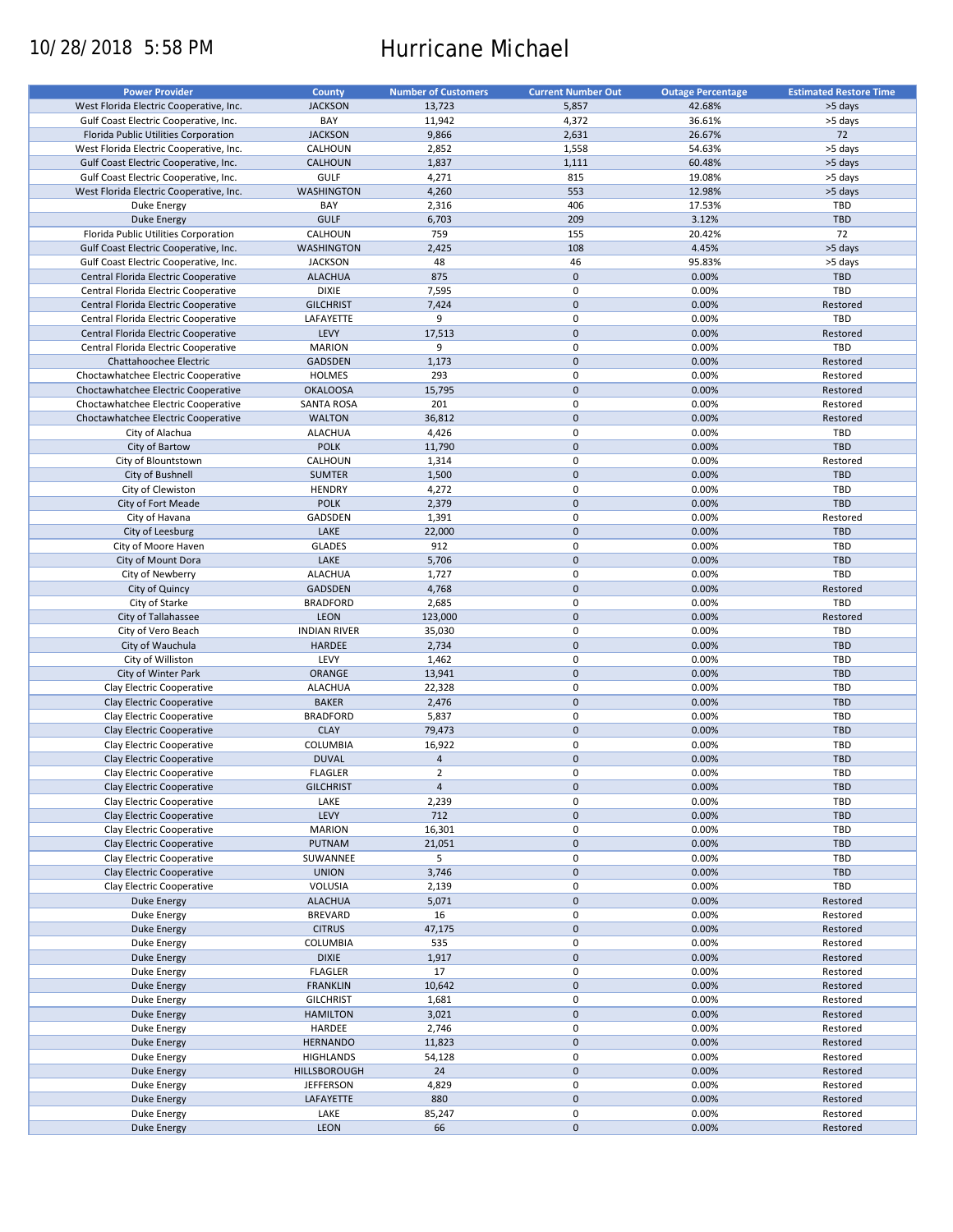## 10/28/2018 5:58 PM Hurricane Michael

| Duke Energy                                        | LEVY                | 3,840          | $\pmb{0}$           | 0.00% | Restored   |
|----------------------------------------------------|---------------------|----------------|---------------------|-------|------------|
|                                                    |                     |                |                     |       |            |
| <b>Duke Energy</b>                                 | <b>MADISON</b>      | 4,037          | $\mathbf 0$         | 0.00% | Restored   |
| Duke Energy                                        | <b>MARION</b>       | 66,784         | 0                   | 0.00% | Restored   |
| <b>Duke Energy</b>                                 | ORANGE              | 370,927        | $\mathbf 0$         | 0.00% | Restored   |
|                                                    |                     |                |                     |       |            |
| Duke Energy                                        | <b>OSCEOLA</b>      | 48,545         | $\pmb{0}$           | 0.00% | Restored   |
| <b>Duke Energy</b>                                 | PASCO               | 140,774        | $\mathbf 0$         | 0.00% | Restored   |
|                                                    |                     |                |                     |       |            |
| Duke Energy                                        | PINELLAS            | 526,150        | $\pmb{0}$           | 0.00% | Restored   |
| <b>Duke Energy</b>                                 | <b>POLK</b>         | 103,167        | $\mathbf 0$         | 0.00% | Restored   |
|                                                    |                     |                |                     |       |            |
| Duke Energy                                        | SEMINOLE            | 154,215        | $\pmb{0}$           | 0.00% | Restored   |
| <b>Duke Energy</b>                                 | <b>SUMTER</b>       | 10,453         | $\mathbf 0$         | 0.00% | Restored   |
|                                                    |                     |                |                     |       |            |
| Duke Energy                                        | SUWANNEE            | 833            | 0                   | 0.00% | Restored   |
| <b>Duke Energy</b>                                 | <b>TAYLOR</b>       | 6,261          | $\mathbf 0$         | 0.00% | Restored   |
|                                                    |                     |                |                     |       |            |
| Duke Energy                                        | <b>VOLUSIA</b>      | 81,049         | $\pmb{0}$           | 0.00% | Restored   |
| <b>Duke Energy</b>                                 | <b>WAKULLA</b>      | 7,063          | $\mathbf 0$         | 0.00% | Restored   |
|                                                    |                     |                |                     |       |            |
| Escambia River Electric Cooperative, Inc.          | <b>ESCAMBIA</b>     | 3,452          | $\pmb{0}$           | 0.00% | TBD        |
| Escambia River Electric Cooperative, Inc.          | <b>SANTA ROSA</b>   | 7,544          | $\pmb{0}$           | 0.00% | <b>TBD</b> |
|                                                    |                     |                |                     |       |            |
| Florida Keys Electric Cooperative                  | <b>MONROE</b>       | 31,941         | $\pmb{0}$           | 0.00% | TBD        |
| Florida Power and Light Company                    | <b>ALACHUA</b>      | 1,245          | $\pmb{0}$           | 0.00% | <b>TBD</b> |
|                                                    |                     |                |                     |       |            |
| Florida Power and Light Company                    | <b>BAKER</b>        | 5,516          | $\pmb{0}$           | 0.00% | <b>TBD</b> |
| Florida Power and Light Company                    | <b>BRADFORD</b>     | 4,070          | $\pmb{0}$           | 0.00% | <b>TBD</b> |
|                                                    |                     |                |                     |       |            |
| Florida Power and Light Company                    | <b>BREVARD</b>      | 312,828        | 0                   | 0.00% | <b>TBD</b> |
| Florida Power and Light Company                    | <b>BROWARD</b>      | 939,530        | $\pmb{0}$           | 0.00% | <b>TBD</b> |
|                                                    |                     |                |                     |       |            |
| Florida Power and Light Company                    | CHARLOTTE           | 116,579        | 0                   | 0.00% | <b>TBD</b> |
|                                                    | <b>CLAY</b>         | 910            | $\pmb{0}$           |       |            |
| Florida Power and Light Company                    |                     |                |                     | 0.00% | <b>TBD</b> |
| Florida Power and Light Company                    | <b>COLLIER</b>      | 215,499        | $\pmb{0}$           | 0.00% | <b>TBD</b> |
| Florida Power and Light Company                    | <b>COLUMBIA</b>     | 14,144         | $\pmb{0}$           | 0.00% | <b>TBD</b> |
|                                                    |                     |                |                     |       |            |
| Florida Power and Light Company                    | <b>DESOTO</b>       | 16,855         | $\pmb{0}$           | 0.00% | TBD        |
|                                                    | <b>DUVAL</b>        | 9              | $\mathbf 0$         | 0.00% |            |
| Florida Power and Light Company                    |                     |                |                     |       | <b>TBD</b> |
| Florida Power and Light Company                    | <b>FLAGLER</b>      | 59,608         | $\pmb{0}$           | 0.00% | TBD        |
|                                                    |                     |                |                     |       |            |
| Florida Power and Light Company                    | <b>GLADES</b>       | 3,508          | $\mathbf 0$         | 0.00% | <b>TBD</b> |
| Florida Power and Light Company                    | HARDEE              | 33             | 0                   | 0.00% | <b>TBD</b> |
|                                                    |                     |                |                     |       |            |
| Florida Power and Light Company                    | <b>HENDRY</b>       | 9,892          | $\mathbf 0$         | 0.00% | <b>TBD</b> |
| Florida Power and Light Company                    | <b>HIGHLANDS</b>    | 519            | 0                   | 0.00% | <b>TBD</b> |
|                                                    |                     |                |                     |       |            |
| Florida Power and Light Company                    | <b>INDIAN RIVER</b> | 57,796         | $\pmb{0}$           | 0.00% | <b>TBD</b> |
| Florida Power and Light Company                    | LEE                 | 266,497        | 0                   | 0.00% | TBD        |
|                                                    |                     |                |                     |       |            |
| Florida Power and Light Company                    | MANATEE             | 188,203        | $\mathbf 0$         | 0.00% | <b>TBD</b> |
| Florida Power and Light Company                    | <b>MARTIN</b>       | 94,739         | 0                   | 0.00% | TBD        |
|                                                    |                     |                | $\mathbf 0$         |       |            |
| Florida Power and Light Company                    | MIAMI-DADE          | 1,138,406      |                     | 0.00% | <b>TBD</b> |
| Florida Power and Light Company                    | <b>MONROE</b>       | 94             | $\pmb{0}$           | 0.00% | TBD        |
|                                                    |                     |                |                     |       |            |
| Florida Power and Light Company                    | NASSAU              | 22,701         | $\pmb{0}$           | 0.00% | <b>TBD</b> |
| Florida Power and Light Company                    | OKEECHOBEE          | 20,142         | $\pmb{0}$           | 0.00% | TBD        |
|                                                    |                     |                |                     |       |            |
| Florida Power and Light Company                    | ORANGE              | $\overline{3}$ | $\pmb{0}$           | 0.00% | <b>TBD</b> |
| Florida Power and Light Company                    | OSCEOLA             | 3              | $\pmb{0}$           | 0.00% | <b>TBD</b> |
|                                                    |                     |                |                     |       |            |
| Florida Power and Light Company                    | PALM BEACH          | 750,041        | $\pmb{0}$           | 0.00% | <b>TBD</b> |
| Florida Power and Light Company                    | PUTNAM              | 20,144         | 0                   | 0.00% | <b>TBD</b> |
|                                                    |                     |                |                     |       |            |
| Florida Power and Light Company                    | SARASOTA            | 270,158        | $\mathbf 0$         | 0.00% | <b>TBD</b> |
| Florida Power and Light Company                    | SEMINOLE            | 55,586         | $\pmb{0}$           | 0.00% | <b>TBD</b> |
|                                                    |                     |                |                     |       |            |
| Florida Power and Light Company                    | ST. JOHNS           | 91,015         | $\mathbf 0$         | 0.00% | <b>TBD</b> |
| Florida Power and Light Company                    | ST. LUCIE           | 129,369        | $\mathbf 0$         | 0.00% | TBD        |
|                                                    |                     |                |                     |       |            |
| Florida Power and Light Company                    | SUWANNEE            | 5,025          | $\pmb{0}$           | 0.00% | <b>TBD</b> |
| Florida Power and Light Company                    | <b>UNION</b>        | 1,637          | 0                   | 0.00% | <b>TBD</b> |
|                                                    |                     |                |                     |       |            |
| Florida Power and Light Company                    | <b>VOLUSIA</b>      | 179,598        | $\mathsf{O}\xspace$ | 0.00% | TBD        |
| Florida Public Utilities Corporation               | <b>LIBERTY</b>      | 696            | 0                   | 0.00% | Restored   |
|                                                    |                     |                |                     |       |            |
| Florida Public Utilities Corporation               | NASSAU              | 15,989         | $\mathsf{O}\xspace$ | 0.00% | Restored   |
| Fort Pierce Utilities Authority                    | ST. LUCIE           | 27,630         | 0                   | 0.00% | <b>TBD</b> |
|                                                    |                     |                |                     |       |            |
| Gainesville (Gainesville Regional Utilities - GRU) | <b>ALACHUA</b>      | 94,473         | $\mathsf{O}\xspace$ | 0.00% | <b>TBD</b> |
| Glades Electric Cooperative, Inc.                  | <b>GLADES</b>       | 3,015          | 0                   | 0.00% | <b>TBD</b> |
|                                                    |                     |                |                     |       |            |
| Glades Electric Cooperative, Inc.                  | HARDEE              | $\mathbf 0$    | $\mathsf{O}\xspace$ |       | <b>TBD</b> |
| Glades Electric Cooperative, Inc.                  | <b>HENDRY</b>       | 3,530          | 0                   | 0.00% | TBD        |
|                                                    |                     |                |                     |       |            |
| Glades Electric Cooperative, Inc.                  | <b>HIGHLANDS</b>    | 7,321          | $\pmb{0}$           | 0.00% | <b>TBD</b> |
| Glades Electric Cooperative, Inc.                  | OKEECHOBEE          | 2,278          | 0                   | 0.00% | <b>TBD</b> |
|                                                    |                     |                |                     |       |            |
| Green Cove Springs Electric                        | <b>CLAY</b>         | 3,889          | $\mathbf 0$         | 0.00% | <b>TBD</b> |
| Gulf Coast Electric Cooperative, Inc.              | <b>WALTON</b>       | 96             | 0                   | 0.00% | TBD        |
|                                                    |                     |                |                     |       |            |
| <b>Gulf Power Company</b>                          | BAY                 | 103,367        | $\pmb{0}$           | 0.00% | Restored   |
| <b>Gulf Power Company</b>                          | <b>ESCAMBIA</b>     | 152,984        | $\pmb{0}$           | 0.00% | Restored   |
|                                                    |                     |                |                     |       |            |
| <b>Gulf Power Company</b>                          | <b>HOLMES</b>       | 2,572          | $\pmb{0}$           | 0.00% | Restored   |
| <b>Gulf Power Company</b>                          | <b>JACKSON</b>      | 1,375          | $\pmb{0}$           | 0.00% | Restored   |
|                                                    |                     |                |                     |       |            |
| <b>Gulf Power Company</b>                          | <b>OKALOOSA</b>     | 94,172         | $\pmb{0}$           | 0.00% | Restored   |
| <b>Gulf Power Company</b>                          | <b>SANTA ROSA</b>   | 72,563         | $\pmb{0}$           | 0.00% | Restored   |
|                                                    |                     |                |                     |       |            |
| <b>Gulf Power Company</b>                          | <b>WALTON</b>       | 23,578         | $\pmb{0}$           | 0.00% | Restored   |
| <b>Gulf Power Company</b>                          | <b>WASHINGTON</b>   | 6,514          | $\pmb{0}$           | 0.00% | Restored   |
|                                                    |                     |                |                     |       |            |
| Homestead                                          | MIAMI-DADE          | 23,086         | $\pmb{0}$           | 0.00% | <b>TBD</b> |
| Jacksonville (JEA)                                 | <b>CLAY</b>         | 9,994          | 0                   | 0.00% | <b>TBD</b> |
|                                                    |                     |                |                     |       |            |
| Jacksonville (JEA)                                 | <b>DUVAL</b>        | 430,918        | $\mathsf{O}\xspace$ | 0.00% | <b>TBD</b> |
|                                                    |                     |                |                     |       |            |